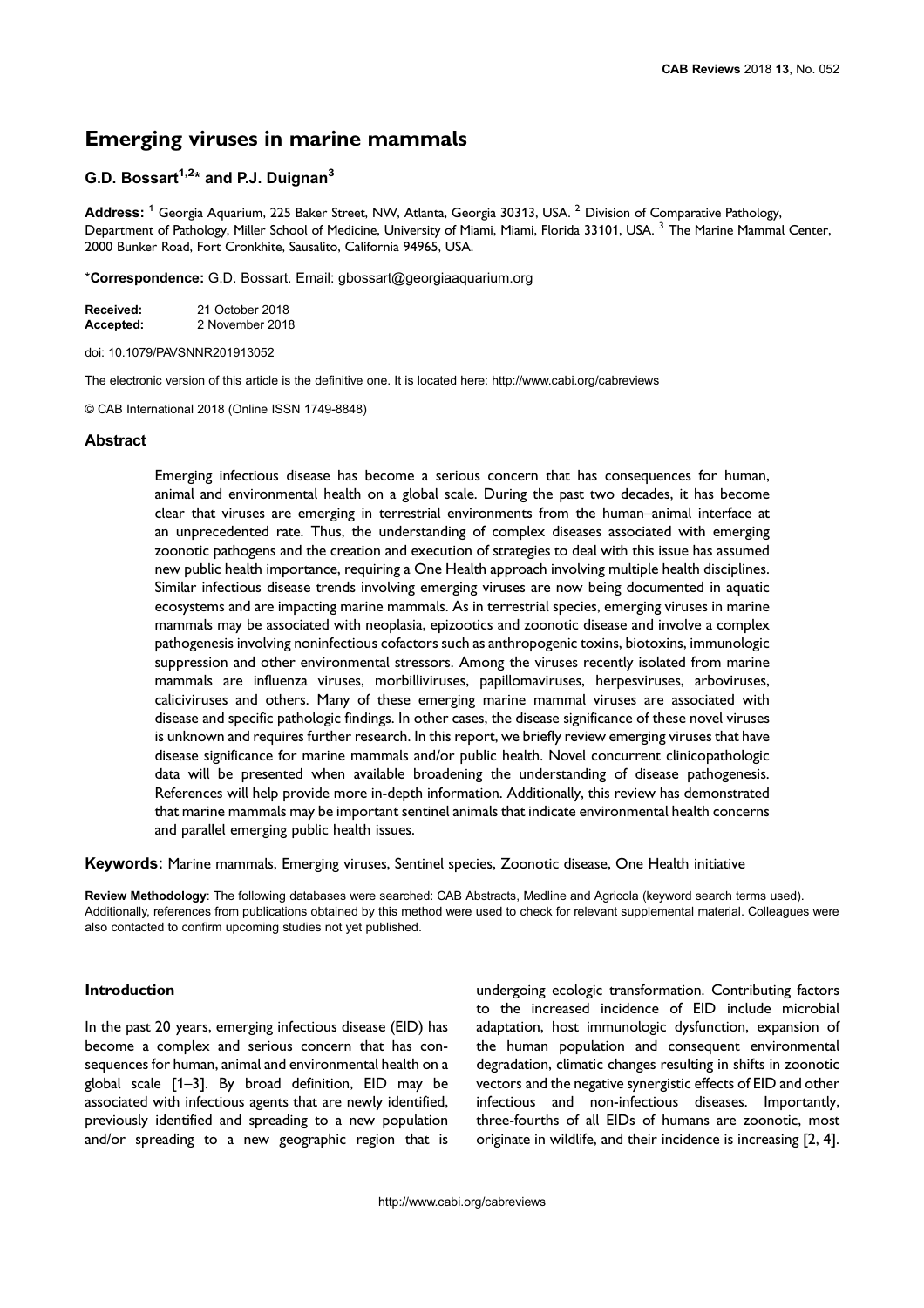Thus, the understanding of complex diseases associated with emerging zoonotic pathogens and the creation and execution of mitigation strategies to deal with this issue has assumed new public health importance and requires a One Health approach of working across disciplines involving human, domestic animal, wildlife and environmental health [\[2, 5](#page-9-0)].

Similar infectious disease trends involving emerging viruses are now being documented in aquatic ecosystems and are impacting marine mammals. In particular, the detection and characterization of viruses in marine mammals have increased considerably in the past 10 years. As in terrestrial species, emerging viruses associated with disease in marine mammals may be associated with neoplasia, epizootics, zoonotic disease and involve a complex pathogenesis including noninfectious cofactors such as anthropogenic toxins, biotoxins, immunologic suppression and other environmental stressors [\[6](#page-9-0)–9]. Advanced biotechnologies combining virus isolation and molecular diagnostics have greatly enhanced the ability to identify potential disease aetiologies occurring in marine mammals and the impact these diseases have on individuals, populations and the ecosystem a whole [\[10](#page-9-0)]. However, in some instances it is difficult to make a causal association between newly reported marine mammal infectious agents and a clinical presentation or pathology due to inconsistencies in marine mammal morbidity/mortality investigative effort and the logistical and economic limitations for adequate pathologic investigations. Thus, the significant advances in diagnostic methodology that have allowed the improved detection of potential pathogens have to be carefully interpreted in relation to pathologic findings which support a causal impact on morbidity or mortality. This paper will provide a general overview of emerging viruses that have disease significance for marine mammal and/or public health. Concurrent clinicopathologic data will be presented when available that will help broaden our understanding of viral disease pathogenesis in various marine mammal species. In cases of emerging novel viruses with no established or associated disease significance, references will be provided for further study. In-depth discussions of clinical signs, therapy, diagnosis and epidemiology will also be available in supplied references. Additionally, the application of some marine mammal species as a sentinel species for environmental health concerns and emerging public health issues will be discussed [\[2, 11](#page-9-0)–13].

# Papillomaviruses

The family Papillomaviridae includes 48 genera of doublestranded circular DNA viruses that infect epithelial cells of mucosal and cutaneous locations [\[7, 14\]](#page-9-0). Papillomaviruses (PVs) are typically species-specific, site-specific and display a predilection for squamous epithelium causing benign sessile plaques or verrucous papillomas or, less commonly,

malignant neoplasia [[15\]](#page-10-0). Novel PVs have recently been reported by molecular, immunohistochemical and/or classical microscopic techniques associated with sessile, verruciform and papular cutaneous and genital papillomas in various marine mammal species including bottlenose dolphins (Tursiops truncatus) [\[16, 17\]](#page-10-0), killer whale (Orcinus orca) [[18\]](#page-10-0), sperm whale (Physeter macrocephalus) [[19\]](#page-10-0), West Indian manatee (Trichechus manatus) [\[20, 21](#page-10-0)], harbour porpoise (Phocoena phocoena) [[22\]](#page-10-0), Burmeister's porpoise (Phocoena spinipinnis) [[23\]](#page-10-0) and California sea lion (Zalophus californianus) [\[24](#page-10-0)]. Gastric papillomas associated with papilloma-like virions are also reported in beluga whales [[25\]](#page-10-0).

The Florida manatee (T. manatus latirostris) is a subspecies of the West Indian manatee and is found in coastal southeastern marine, brackish and fresh water habitats of the United States. It is a threatened species which has a high annual mortality due to human-related factors such as boat impacts [\[26](#page-10-0)]. The manatee immune system appears highly developed to protect it against pathogens with naturally occurring infectious disease uncommon [[20, 26](#page-10-0)–28]. However, over the past decade, PV-associated papillomatosis has appeared in manatees which is the first viral disease reported in this species [\[29](#page-10-0)]. To date, four novel manatee papillomaviruses (TmPVs) have been identified in Florida manatees, two are cutaneotropic (TmPV1 and TmPV2) and two are mucosotropic (TmPV3 and TmPV4) and cluster in the Rhopapillomavirus genus [[30\]](#page-10-0). TmPV1 is widely dispersed among manatees and genetically similar to close-to-root forming verruciform to papular cutaneous papillomas [[29, 31\]](#page-10-0) while not much is known about TmPV2 [[30\]](#page-10-0). The two mucosotropic PVs form sessile mucosal genital papillomas (TmPV3 and TmPV4) [\[21, 30, 32\]](#page-10-0). Both TmPV3 and TmPV4 are similar in size and in genomic characterization of all PVs, with one non-coding region and seven open reading frames (ORFs) including the E7 ORF which is absent in cetacean PVs [[32\]](#page-10-0). Alternatively, TmPV3 and TmPV4 are the first known genital mucosotropic PVs in manatees presenting a suspected novel sexually transmitted viral disease in this species similar to the emerging PV-associated genital lesions in bottlenose dolphins (see below).

More recently, and for the first time, G-quadruplex (G4) sequences have been identified and characterized in a PV infecting a non-human. DNA sequences with the potential to form G-quadruplex structures (G4) were identified across the three manatee PV genomes (TmPV1, TmPV3 and TmPV4). G4 are associated with key biological functions in humans including the regulation of transcription and protein synthesis and the prevention and degradation of genomic instability. In all TmPVs, G4 sequences were located in the non-coding region near putative E2 binding sites. Based on the role of G4 in PVs of humans, these findings suggest that G4 in TmPVs are possible regulatory elements of protein synthesis [[32\]](#page-10-0).

Interestingly, clinicoimmunologic data suggest that the manatees with cutaneous tumours associated with TmPV1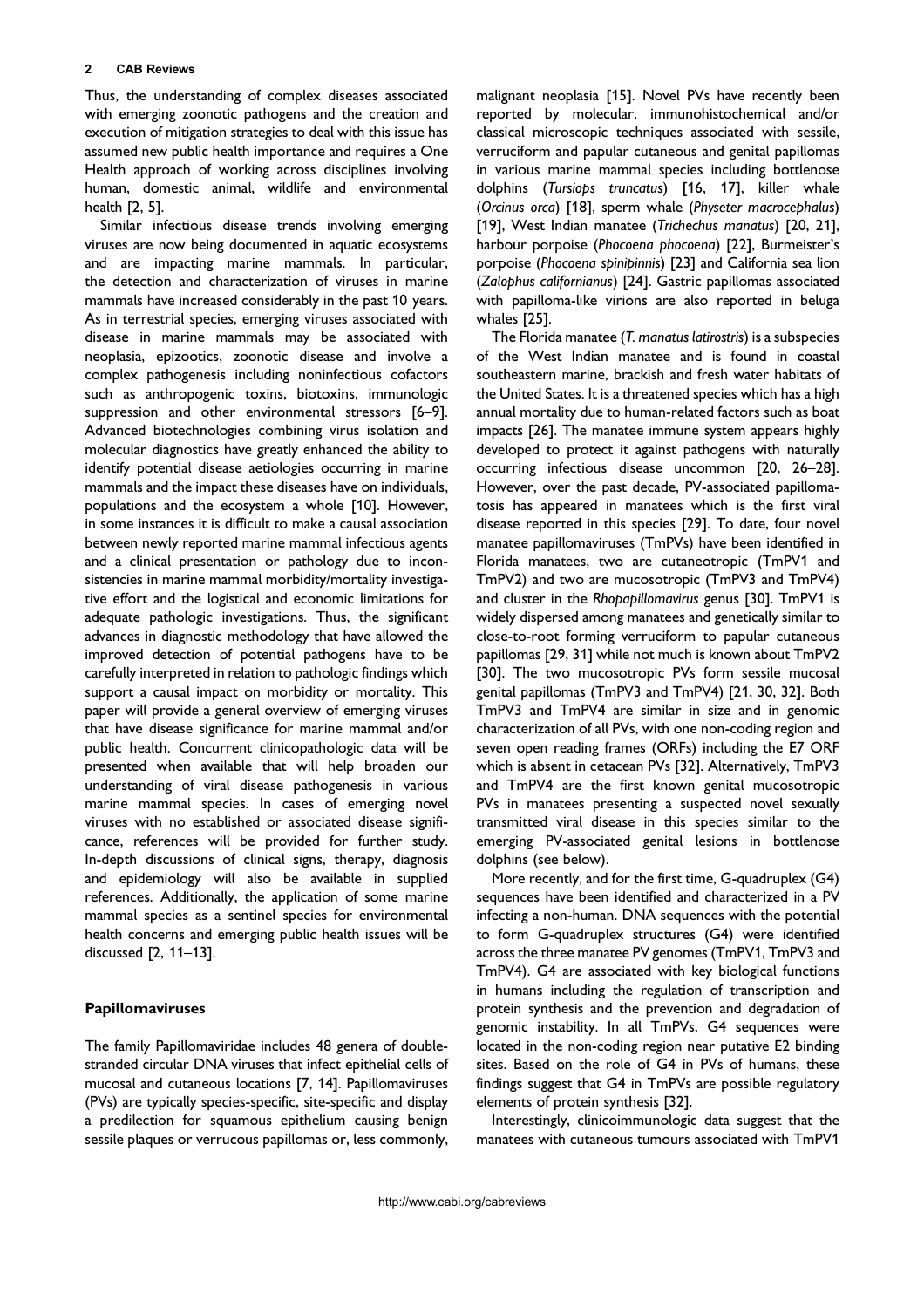are immunologically suppressed and that the papillomas result from activation of latent papillomavirus infections and re-inoculation from active infections [[20\]](#page-10-0). Additionally, recent seroepidemiologic data [[33\]](#page-10-0) indicated that Florida manatees living in the wild are naturally infected by TmPV1 but rarely show TmPV1-induced papillomatosis. The prevalence of TmPV1 antibody among manatees with the absence of lesions suggests an immunologic response that effectively controls productive PV infection and/or rapidly resolves lesions. Similar studies have not been conducted to evaluate the prevalence of TmPV3 and TmPV4 in wild manatees. The emergence of papillomavirus-induced papillomas in Florida manatees, the possibility of activation of latent infection or transmission of active infection to free-ranging manatees and the underlying cause(s) of immune suppression predisposing manatees to viral papillomatosis require future research for understanding the pathogenesis of this emerging viral infection.

Notably, in the past 12 years, nine novel bottlenose dolphins PVs (TtPV1–9) have been separately associated with genital papillomatosis and characterized by phylogenetic analysis within the genera Omikronpapillomavirus (OmikronPV), Upsilonpapillomavirus (UpsilonPV) and Dyopipapillomavirus [[7, 16, 17, 34, 35\]](#page-9-0). Two delphinid gammaherpesviruses (DeHV-4 and −5) have also been found with PV co-infections [\[36, 37\]](#page-10-0). Orogenital sessile papillomas (OP) associated with novel PV and herpesvirus (HV) infections were first noted in wild bottlenose dolphins from southeast Atlantic coastal waters in 2005 as part of a capture/release health assessment study from 2003 to 2015 [[6, 38](#page-9-0)–40]. Lingual and genital mucosal lesions were all grossly and microscopically similar sessile papillomas [\[40](#page-10-0)]. A novel PV was isolated from a genital papilloma which was designated as TtPV-2 [\[16](#page-10-0)]. This virus represented the first identified North American cetacean PV associated with a genital sessile papilloma. Electron microscopy revealed the presence of HV-like intranuclear particles and enveloped cytoplasmic virions in all lingual and genital papillomas examined [[38\]](#page-10-0). Polymerase chain reaction (PCR) analyses also detected the presence of DeHV-4 in the genital papillomas while serological screening using an antibodybased TtPV enzyme-linked immunosorbent assay (ELISA) demonstrated previous and/or current infection of the DeHV-4 positive dolphins with at least one TtPV type [[37, 41](#page-10-0)]. The TtPV ELISA was also used to assess the extent of dolphin PV infection [\[42\]](#page-11-0). Ninety percent of wild adult dolphins sampled were antibody positive with a male bias and evidence for seroconversion with age. Interestingly, 76% of seropositive dolphins did not have genital tumours [[41\]](#page-11-0). Dolphins with OP also had clinicopathologic abnormalities including hypoferraemia, hyperglobulinaemia and hyperalphaglobulinaemia associated with an acute phase inflammatory response and upregulated innate and humoral immunity likely responses to the tumours and/or the viruses associated with the tumours [\[43](#page-11-0)]. No human health risks are known to exist from marine mammal PVs or HVs.

The prevalence of OP increased dramatically during the first 3 years of the aforementioned dolphin health assessment study, supporting laboratory data that an infectious agent(s) was driving disease emergence [\[6](#page-9-0)]. The data indicated that PV/HV infection in the wild dolphins examined is common and readily transmitted horizontally, most likely through sexual contact [\[41, 43\]](#page-11-0). The absence of tumours in PV antibody positive dolphins suggests previous PV infection with immunologic suppression of tumour formation. This speculation is further supported by the noted eventual disappearance of some OP on subsequent follow-up health assessment examinations. However, the viral component in tumour pathogenesis appears to be complex since PV DNA is not always detected after infection and neoplastic transformation [[37\]](#page-10-0). These observations suggest that genital papillomatosis is an endemic self-limiting disease in free-living dolphin. However, the biologic behaviour of OP is less clear as it appears that lesions in captive dolphins can undergo malignant transformation and progress to life-threatening aggressive metastatic squamous cell carcinoma [\[38, 43, 44](#page-10-0)]. Further research is needed to determine whether this occurs in free-living dolphins.

This research showed the first evidence of tumourassociated combined PV and HV-infection in a marine mammal species and evaluated the controversial effects of viral co-infection in tumour pathogenesis. The latter is an important comparative issue of human health significance as some human PVs are the causative agents of cervical carcinoma and are regularly found with herpes simplex virus type-2 co-infections [[37\]](#page-10-0).

The role of PVs as pathogens in wild pinnipeds is currently unknown. A novel PV species (ZcPV1) was isolated from cutaneous prepucial and axillary benign proliferative lesions from two captive adult California sea lions [[24\]](#page-10-0). Both lesions regressed spontaneously after 2–5 months. Additionally, multiple cutaneous proliferative sessile plaques have been recently reported in another captive California sea lion that were associated with ZcPV1 which progressed to in situ and invasive squamous cell carcinoma [[45\]](#page-11-0). ZcPV1 is in a clade with canine papillomavirus (CPV3, CPV4) in the genus Chipapillomavirus [\[46](#page-11-0)].

#### Paramyxoviridae: Morbilliviruses

For in-depth references and recent reviews of marine mammal morbilliviruses see Duignan et al. [\[46](#page-11-0)–48], Van Bressem et al. [[49\]](#page-11-0) and Bossart et al. [\[2, 6, 50\]](#page-9-0).

The family Paramyxoviridae includes the important marine mammal viral pathogens in the Morbillivirus genus which includes canine distemper virus (CDV), phocine distemper virus (PDV) and cetacean morbillivirus (CeMV). Other viruses in this genus include measles virus (MV) in humans and primates, peste-des-petits ruminant virus in small ruminants and rinderpest virus in large ungulates. The marine mammal morbilliviruses emerged as recognized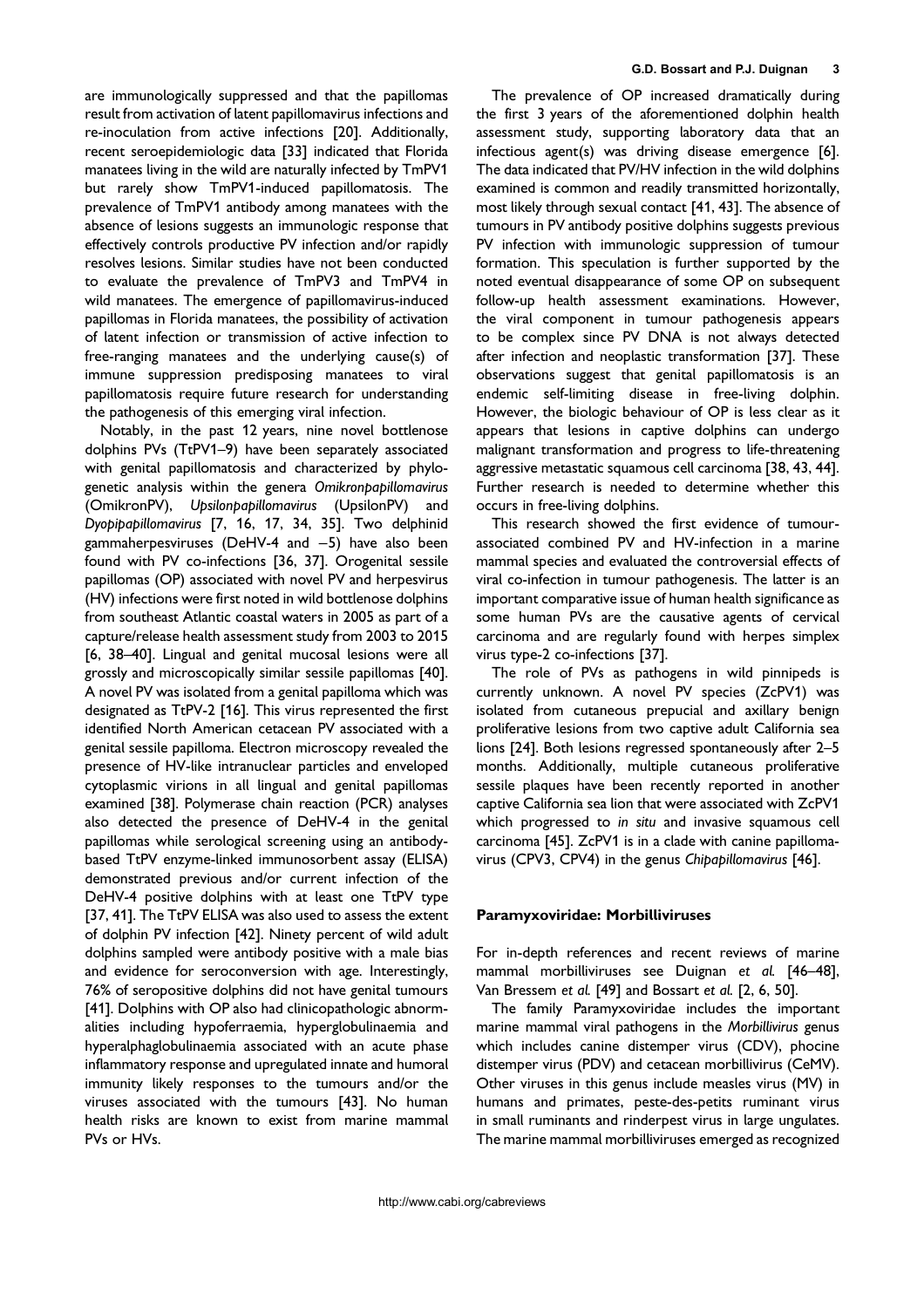viral pathogens in the late 1980s. PDV and CDV are transmitted at the aquatic–terrestrial interface while CeMV is transmitted between cetacean species in the aquatic environment. Periodically, marine mammal morbilliviruses cause widespread mass mortalities due to uninterrupted virus transmission that is further influenced by unique social behaviours, environmental factors and virus–host variations such as immunologically naïve populations or those populations with low levels of herd immunity [\[51](#page-11-0)]. CDV is documented causing epizootics in Baikal seals (Pusa sibirica) and Caspian seals (Pusa caspica). Harbour seals (Phoca vitulina vitulina) are the most susceptible phocids to PDV based on historic epizootics and immune function studies [[52, 53\]](#page-11-0). The reason for this susceptibility is unknown. Data suggest that the harbour seal immune system recognized fewer PDV antigens than that of grey seals [[52\]](#page-11-0). Odobenidae (walruses) and Otariidae (sea lions and fur seals) historically do not appear to be highly susceptible to PDV. CeMV appears to be endemic in pilot whales (Globicephala sp.) of the North Atlantic with a high level of herd immunity in these species with only sporadic mortality [[49, 54\]](#page-11-0). However, CeMV has caused mass epizootics in other odontocetes including harbour porpoises (P. phocoena) and striped dolphins (Stenella coeruleoalba) in Europe in the late 1980s and early 1990s. Between 1987 and 1988 an epizootic of CeMV infection with widespread mortality occurred in bottlenose dolphins along the eastern coast of the United States [\[55](#page-11-0)]. Approximately 2500 dolphins died, representing a ten-fold increase in mortality and loss of an estimated 50% of the inshore population of bottlenose dolphins [\[56](#page-11-0)]. Deaths were reported from New Jersey to central Florida [[57\]](#page-11-0). While this epizootic was unprecedented in scale, it was preceded and followed by more localized die-offs of bottlenose dolphins on the US Atlantic coast and in Gulf of Mexico [[47, 55, 58](#page-11-0)]. Recently, another large epizootic of CeMV infection began along the eastern US seaboard which moved southwards in a similar pattern to the 1987 epizootic killing approximately 1650 dolphins from 2013 to 2015 [[59, 60](#page-11-0)]. Additionally, CeMV has recently emerged in the Southern Hemisphere as a cause of epizootics among several delphinid species in Australia and Brazil [\[61](#page-11-0)–65]. Globally, CeMV infection has now been detected in many species of odontocetes (toothed whales and dolphins) and some mysticetes (baleen whales). For example, CeMV has recently been reported in stranded fin whales (Balaenoptera physalus) from the Mediterranean and North Sea [[66, 67](#page-11-0)]. The taxonomy of CeMV currently is characterized by four strains and two lineages which are reviewed in Duignan et al. [[46\]](#page-11-0).

Antibodies to CeMV have been found in Florida manatees and polar bears (Ursus maritimus) without clinicopathologic evidence of disease [[28, 68\]](#page-10-0). Similarly, there is preliminary evidence of CDV infection in northern (Enhydra lutris kenyoni) and southern sea otters (Enhydra lutris nereis) from the Pacific Northwest and California [\[46](#page-11-0)]. Alaskan sea otters may have been infected from a phocine

distemper like virus rather than CDV [\[69](#page-12-0)] while no evidence of infection or disease has been reported in marine otters (Lontra felina) from Chile and Peru.

Marine mammal morbilliviruses as with terrestrial morbilliviruses have an affinity for lymphoid, epithelial and neuronal tissue and the pathologic findings of CeMV and PDV are similar to CDV infections of terrestrial carnivores [[70, 71\]](#page-12-0). Lymphotropic morbillivirus replication results in immunosuppression and often secondary opportunistic bacterial, fungal and protozoal infections which may result in highly variable lesions in more chronic morbillivirus infections [[6, 72, 73](#page-9-0)]. Pathologic findings of infection include interstitial to bronchointerstitial pneumonia, profound widespread lymphoid depletion and syncytial cell formation [[46, 74\]](#page-11-0). Phocids may also develop severe interstitial emphysaema. Additionally, cetaceans with chronic morbillivirus infection may develop nonsuppurative encephalitis [[75\]](#page-12-0). Intracytoplasmic and intranuclear oeosinophilic viral inclusions may be detected within bronchial and bronchiolar epithelial, pulmonary syncytial, neuronal and other cell types. These inclusions, along with lymphoid and other tissue, are often found to be immunohistologically positive for morbillivirus antigen. No human health risks are known to exist from CeMV, PDV and CDV.

Important unanswered questions remain regarding the epidemiology of CeMV infection including the maintenance of CeMV infection in cetacean populations during interepidemic periods and the factors that lead to clinical disease and the development of epizootics. Recently, one author (GDB) and colleagues reported novel seroepidemiologic and pathologic evidence of subclinical CeMV infection in a population of the wild Florida bottlenose dolphins as part of the long-term capture/release health assessment study described above [[50](#page-11-0)]. Importantly, novel evidence for recurring CeMV infection was found in dolphins in the first post-CeMV epizootic (1987–1988) period in the absence of pathologic evidence widespread CeMV mortality [[47\]](#page-11-0).

To further investigate CeMV infection in the study dolphin population, a suite of clinicoimmunopathologic variables was evaluated in dolphin seropositive for CeMV and seronegative healthy dolphins [\[71](#page-12-0)]. In CeMV seropositive dolphins, innate immunity was upregulated with significant increases in lysozyme concentration and marginally significant increases in monocytic phagocytosis. Adaptive immunity was also affected. Mitogen-induced T lymphocyte proliferation responses were significantly reduced in dolphins with positive CeMV antibody titres and marginally significant decreases were found for absolute numbers of CD4 lymphocytes. The findings suggested impairment of cell-mediated adaptive immunity, similar to the immunologic pattern reported with acute morbillivirus infection in other species (e.g. human measles, canine distemper) [\[71](#page-12-0)]. These data indicated that exposure to CeMV may result in subclinical infection producing immunologic changes that could influence overall health. The cell-mediated immunosuppressive effects associated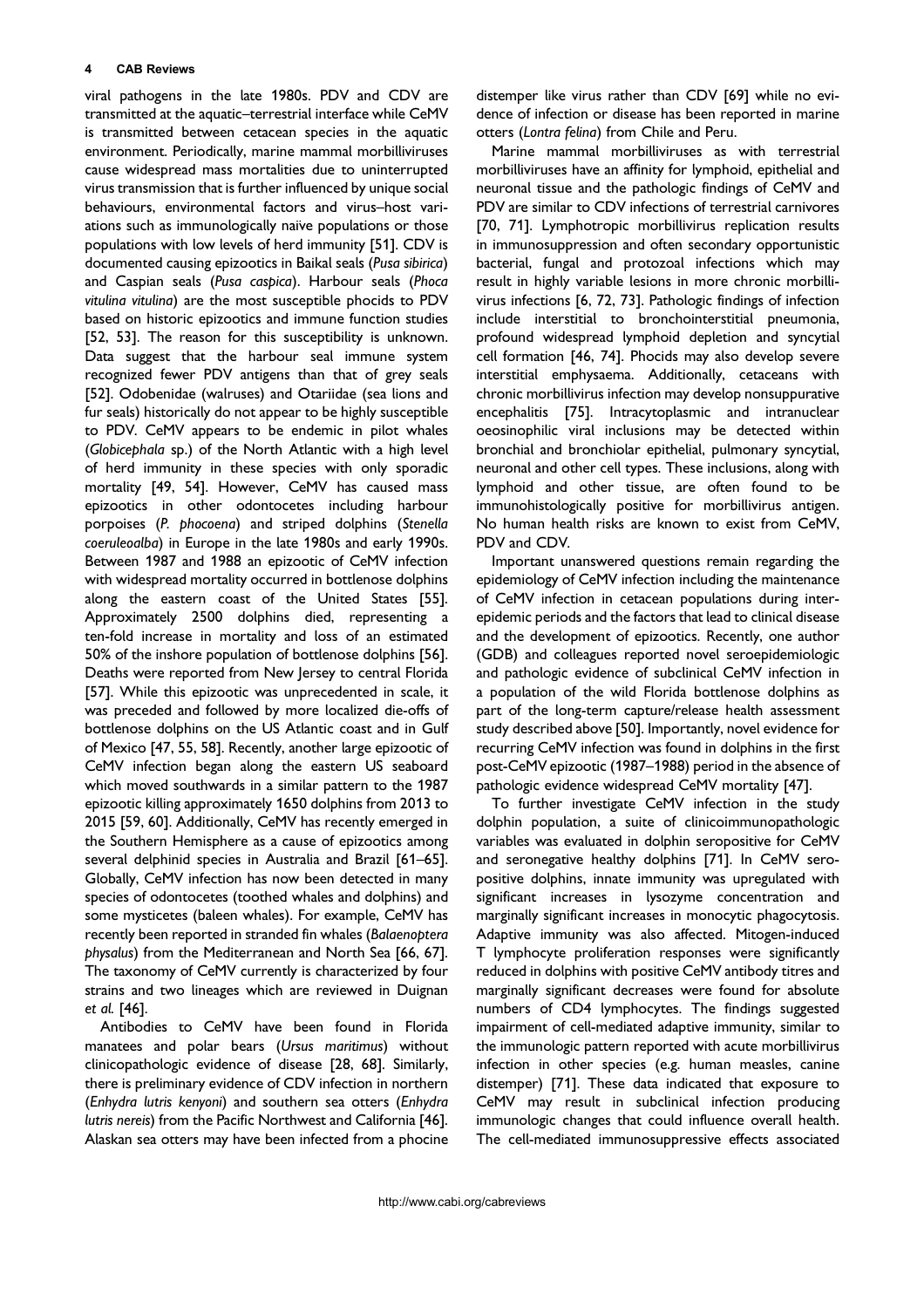with subclinical CeMV infection could make this dolphin population highly susceptible to opportunistic infectious and noninfectious diseases. Thus, the long-term impact of emerging viral diseases on population health may be difficult to appreciate when dealing with a short-term mortality-associated epizootic from an emerging virus. For example, morbilliviruses and some PVs are thought to interfere with population health by various mechanisms including impacts on population abundance by increased mortality rates, lowered reproductive success, compromised immunity or by synergistically increasing the virulence of other diseases [[2, 43, 50, 76, 77](#page-9-0)].

# Paramyxoviridae: Respirovirus (Parainfluenza Viruses)

A parainfluenza virus (TtPIV-1) was isolated from a captive bottlenose dolphin which was determined to be related to bovine PIV-3 genotype B [[78, 79\]](#page-12-0). A serologic survey demonstrated antibodies to parainfluenza in wild and captive bottlenose dolphins [\[80](#page-12-0)]. Seroconversion to TtPIV-1 also occurred in other exposed dolphins. Postmortem pathologic findings in this dolphin included focally extensive pyogranulomatous bronchointerstitial pneumonia and ulcerative laryngotracheitis but the role of TtPIV-1 in these is unknown. TtPIV-1 is a potential zoonosis as its relative, PIV-3, can infect terrestrial mammals including humans [[46\]](#page-11-0).

# Influenza Viruses

For comprehensive reviews and zoonotic discussion of influenza viruses see Fereidouni et al. [\[81](#page-12-0)], Duignan et al. [[46\]](#page-11-0) and Bailey et al. [\[5](#page-9-0)]. Influenza viruses are members of the orthomyxovirus family and classified into four types: A, B, C and D. Only influenza A and B viruses are found in marine mammals. Antigenic shifts within influenza A viruses contribute to the emergence of new viral strains. Harbour seals are especially impacted by influenza A and B viruses [[46, 82](#page-11-0)]. Epizootics causing mass mortalities among harbour seals have been associated with numerous influenza A strains in the eastern and western North Atlantic and North Sea including a large die-off in 2014 [\[83](#page-12-0)]. Seroepidemiologic studies indicate that influenza A viruses including pandemic influenza H1N1 commonly infect other healthy wild pinnipeds globally including California sea lions, northern sea otters, northern elephant seals (Mirounga angustirostris), harp seals (Pagophilus groenlandicus) and hooded seals (Cystophora cristata), and cetaceans including common minke whales (Balaenoptera acutorostrata), Dall's porpoises (Phocoenoides dalli) and beluga whales (Delphinapterus leucas) [\[84](#page-12-0)–88]. Two influenza A strains were isolated postmortem from a long fin pilot whale (Globicephala melas) [\[89](#page-12-0)] and one influenza A strain was isolated from an unidentified rorqual [\[90](#page-12-0)].

Phylogenetic research indicates that many of the marine mammal influenza A strains originated from aquatic avian strains [[5\]](#page-9-0).

While various hosts for influenza A viruses are well documented, influenza B viruses have been demonstrated in only humans and seals [\[91](#page-12-0)]. Influenza B virus has been routinely detected in healthy harbour and grey seals (Halichoerus grypus) from the North Sea for almost 20 years [\[91, 92](#page-12-0)]. Serological evidence for influenza B infection has also been detected in Caspian seals (P. caspica) and South American fur seals (Arctocephalus australis) [[93, 94](#page-12-0)].

Gross and microscopic lesions of influenza A in harbour seals include acute haemorrhagic interstitial pneumonia with necrotizing bronchitis-bronchiolitis, regional haemorrhagic lymphadenopathy, subcutaneous emphysaema, acute conjunctivitis and suppurative to serosanguinous rhinitis [[46, 82, 95\]](#page-11-0). It is unclear whether influenza B causes clinical disease in seals [[92\]](#page-12-0).

From a public health perspective, influenza A viruses have pandemic potential with associated high human mortality. Influenza B viruses cause disease in the elderly and other high risk human populations. Thus, appropriate personal protective equipment and disinfection precautions should be encouraged when working with stranded and wild marine mammals that are susceptible to influenza infection and associated disease.

## Polyomaviruses

Polyomaviruses have been isolated from a northern fur seal (Callorhinus ursinus), California sea lions, a Hawaiian monk seal (Neomonachus schauinslandi), a common dolphin (Delphinus delphis), a southern sea otter and a Weddell sea (Leptonychotes weddellii) [96–[101\]](#page-12-0). A novel polyomavirus (sea lion polyoma virus 1) was identified from a proliferative tongue lesion of a California sea lion which the first known polyomavirus of a host in the order Carnivora [[102\]](#page-13-0). California sea lion polyoma virus 1 infection was present in 24% of wild stranded sea lions as demonstrated by q-PCR. The association of these polyomavirus infections with pathology or disease is largely unclear at this time. The public health significance is unknown.

#### Arboviruses: Togaviridae and Flaviviridae

Several notable human and animal pathogens belong to the arthropod-borne virus (arbovirus) families Togaviridae and Flaviviridae. The Togaviridae zoonotic alphaviruses include Venezuelan, western and eastern equine encephalitis (EEE) viruses [[103\]](#page-13-0). The Flaviviridae includes the dengue fever virus, yellow fever virus, West Nile virus, Zika virus and others and have notable recent public health implications [[8\]](#page-9-0). West Nile virus infection associated with nonsuppurative encephalitis was reported in a captive killer whale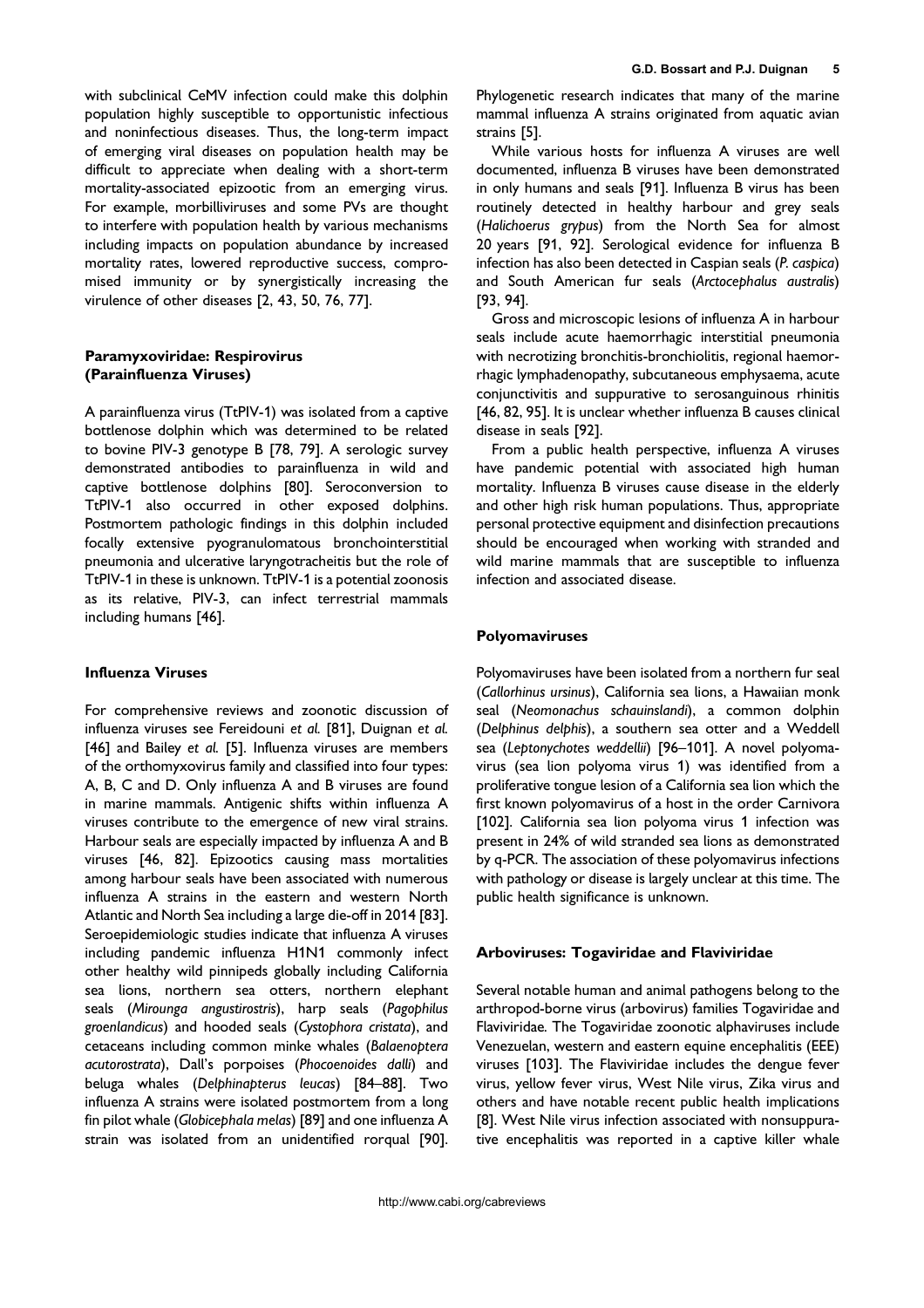[[104\]](#page-13-0). Additionally, health assessment seroepidemiologic studies of wild bottlenose dolphins in Florida demonstrated antibodies to several arboviruses including West Nile virus and Venezuelan, western and EEE viruses [\[103](#page-13-0)]. The combined data represent the first reports of these arbovirus pathogens in wild cetacean populations. The arboviruses examined in this study are commonly found in Florida, and the public health risks posed by these arboviruses are well documented [[103, 105\]](#page-13-0). Evidence of exposure to these pathogens in the dolphin population may indicate mosquito transmission to dolphins from infected bird reservoirs in the same geographical regions as human case activity [[103\]](#page-13-0).

The flavivirus genus Pegivirus contains viruses that infect humans, nonhuman primates, bats, horses, rodents and pigs. Recently, the discovery of a near complete genome of a new species of pegivirus has been detected in wild bottlenose dolphins from the same health assessment study described above [[8\]](#page-9-0). This novel dolphin pegivirus (DPgV) is thought to be the first member of the family Flaviviridae sequenced from a cetacean species and appears most closely related to porcine pegivirus and Theiler's disease-associated virus. Porcine pegivirus is associated with lameness and cutaneous vesicles in pigs while Theiler's disease is a common cause of acute hepatitis and liver failure in horses [\[106](#page-13-0)]. Interestingly, both cutaneous vesicles and acute hepatitis have been reported in the wild bottlenose dolphin population where DPgV was isolated, thus a causal relationship between DPgV and the previously reported pathologic findings cannot be ruled out [[107, 108](#page-13-0)]. Further research is needed to evaluate the DPgV host range, zoonotic risk, route of transmission, prevalence and potential role in disease within wild and captive dolphin populations [[8\]](#page-9-0).

## Herpesviruses

The number of marine mammal alpha and gamma HVs detected in the past 10 years has grown substantially and unique features of HV-associated disease such as viral latency are being further defined and elucidated [[109, 110](#page-13-0)]. To this end, in-depth references and comprehensive reviews of marine mammal HVs can be found in Duignan et al. [\[46](#page-11-0)], Maness et al. [\[111](#page-13-0)] and van Beurden et al. [\[112](#page-13-0)]. A summary overview of characterized marine mammal HVs for which there appears to be an association with a clinical presentation or pathology is provided in [Table 1.](#page-6-0) Most of the HVs identified in marine mammal tissues have been associated with relatively minor mucosal or epidermal lesions but are occasionally associated with fatal systemic or central nervous system infections in both pinnipeds and odontocetes [\[113](#page-13-0)–116].

Perhaps the most significant HV disease association is that between otarine HV-1 (OtHV-1) and urogenital carcinoma (UGC) in California sea lions [\[130, 132\]](#page-14-0). UGC accounts for up to 18% of subadult and adult sea lion mortalities for northern California with up to 26% of all animals in these age classes affected when non-fatal and microscopic lesions are factored in [[133, 134](#page-14-0)]. OtHV-1 is a gammaherpesvirus presently in an unclassified genus which is phylogenetically related to human HV 8 (HHV-8), an oncogenic HV associated with Kaposi's sarcoma [\[135](#page-14-0)]. Buckles et al. [\[131](#page-14-0)] showed that the virus was always present in tissue from sea lions with UGC and more common in tissues from the urogenital tract. An agestratified study of prevalence among apparently healthy free-living sea lions found that 46% of adult males  $(n = 52)$ , 22% of adult females  $(n=72)$  but only 6% of juvenile sea lions  $(n = 120)$  were OtHV-1 positive by PCR. Furthermore, the virus was more commonly detected in swabs from the lower genital tract compared to swabs from the pharynx and peripheral blood leukocytes [\[132](#page-14-0)]. These results strongly suggested a sexual mode of transmission with similarities to the epidemiology of HHV-8 and Kaposi's sarcoma in people [\[136](#page-14-0)]. Studies are currently underway to determine whether known herpesviral oncogenes present in HHV-8 also occur in OtHV-1 (Alissa Deming, personal communication, 2018).

### Poxviruses

For more thorough reviews see Tryland et al. [\[137](#page-14-0)], Bossart et al. [\[40](#page-10-0)] and Van Bressem and Raga [\[138](#page-14-0)]. Cetacean and pinniped poxviruses are globally widespread and commonly found in regions where these marine mammal species are found. Cetacean poxvirus infections have been described in mysticetes and odontocetes including southern right whales (Eubalaena australis), humpback whale (Megaptera novaeangliae), bowhead whales (Balaena mysticetus), harbour and Burmeister's porpoises and bottlenose, striped, common, dusky (Lagenorhynchus obscurus) and Hector's dolphins (Cephalorhynchus hectori) [[46, 76, 139](#page-11-0)–143].

Pinniped parapoxviruses are characterized in California sea lions, northern fur seals, harbour seals from the north Pacific ocean; ringed (Pusa hispida) and spotted seals (Phoca largha) from the Arctic; grey and harbour seals from the Atlantic; southern sea lions (Otaria byronia) from South America, Weddell seals from Antarctica; Mediterranean monk seals (Monachus monachus) and Baikal seals [[137, 144](#page-14-0)–151]. A new species of poxvirus related to an orthopoxvirus was associated with raised, ulcerated cutaneous lesions in Steller sea lion (Eumetopias jubatus) pups [\[147, 152](#page-14-0)]. A novel poxvirus was also described in two orphaned northern and southern sea otters in California [\[153](#page-14-0)].

Poxviruses have been considered emerging pathogens in cetaceans and are presently classified into two major lineages: CePV-1 in odontocetes and CePV-2 in mysticetes [[154\]](#page-14-0). Cetacean pox virus causes 'tattoo skin disease' (TSD) which is a poxvirus dermatopathy proposed to be caused by a new genus of Cetaceanpoxvirus most closely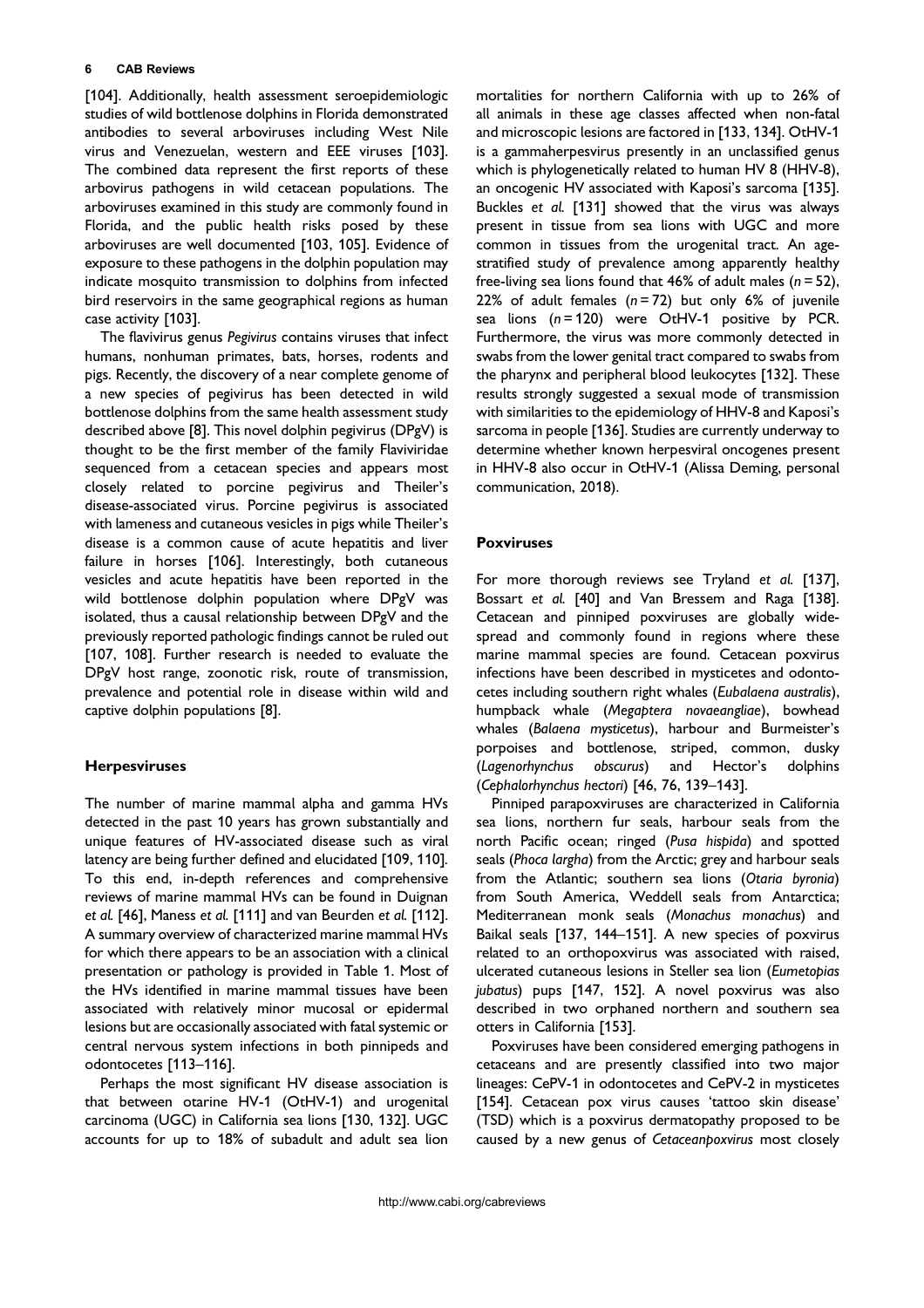<span id="page-6-0"></span>Table 1 Herpesviruses of clinical significance in cetaceans and pinnipeds

| Subfamily/genus                                                                        | Host                                                           | Clinical significance                                                   | References         |
|----------------------------------------------------------------------------------------|----------------------------------------------------------------|-------------------------------------------------------------------------|--------------------|
| Alphaherpesvirus/Varicellovirus                                                        |                                                                |                                                                         |                    |
| Phocid herpesvirus-1 (PhHV-1)                                                          | Harbour and grey seals                                         | Pneumonia, adrenal<br>and hepatic necrosis                              | 111, 113, 115, 117 |
| Delphinid herpesvirus-1 and 2<br>(DeHV-1 and $-2$ )                                    | Bottlenose dolphin                                             | Multiple organ necrosis                                                 | 111, 118           |
| Delphinid herpesvirus-7 (DeHV-7)                                                       | Bottlenose dolphin<br>(stranded)                               | Skin lesions                                                            | 111, 119           |
| Beluga whale herpesvirus-1 (BWHV-1)<br>Alphaherpesviruses/Unclassified                 | Beluga whale                                                   | Genital ulcers                                                          | 120                |
| Delphinid herpesvirus (DeHV-3 and -8)                                                  | Bottlenose dolphin                                             | Dermatitis                                                              | 111, 121           |
| Stenella coeruleoalba herpesvirus<br>(Sc/2011/ENoAt Brain and<br>Sc/2007/ENotAt Brain) | Striped dolphin                                                | Encephalitis                                                            | 122                |
| Stenella coeruleoalba herpesvirus<br>(Sc/2011/ENoAt Skin)                              | Striped dolphin                                                | Dermatitis                                                              | 199                |
| Ziphius cavirostris herpes-virus<br>(GU066291)                                         | Cuvier's beaked whale                                          | Lymphoid necrosis                                                       | 123                |
| Mesoplodon densirostris herpesvirus                                                    | Blainville's beaked whale                                      | <b>Nephritis</b>                                                        | 123                |
| Harbour porpoise herpesvirus-2 (PPHV-2)                                                | Harbour porpoise                                               | Encephalitis                                                            | 116                |
| Gammaherpesvirus/Percavirus<br>Phocid herpesvirus-2 (PhHV-2)                           | Harbour, hooded,<br>ringed, harp seals,<br>California sea lion | Possible neurological<br>signs in hooded seals<br>(no lesions reported) | 111, 124, 125      |
| Gammaherpesvirus/Macavirus                                                             |                                                                |                                                                         |                    |
| PhHV-6                                                                                 | Harbour seals, northern<br>elephant seals                      | Ocular swabs.<br>Not associated<br>with pathology                       | 126                |
| Gammaherpesvirus/Pinniped clade                                                        |                                                                |                                                                         |                    |
| Otarine herpesvirus-3 (OtHV-3)                                                         | California sea lion                                            | Esophageal ulcers and<br>B cell lymphoma                                | 127                |
| OtHV-4                                                                                 | California sea lion                                            | Ocular swabs.<br>Not associated<br>with lesions                         | 126                |
| PhHV-4                                                                                 | Northern elephant seal                                         | Oral ulcers                                                             | 111, 128           |
| PhHV-7                                                                                 | Harbour and grey seals                                         | Gingivitis or glossitis                                                 | 83                 |
| Gammaherpesvirus/Toothwhavirus<br>Phocoena phocoena or                                 | Harbour porpoise                                               | <b>Genital lesions</b>                                                  | 112, 116           |
| Phocoenid herpesvirus-1 (PPHV-1)<br>Kogia sima herpesvirus- 1 (KoHV-1)                 | Dwarf killer whale                                             | <b>Genital lesions</b>                                                  | 111, 112, 119      |
| Delphinid herpesvirus (DeHV-6)                                                         | Risso's dolphin                                                | Genital lesions                                                         | 119                |
| DeHV-4 and -5                                                                          | Bottlenose dolphin                                             | Genital lesions                                                         | 111, 119           |
| Ziphid herpesvirus-1 (ZiHV-1)                                                          | Blainville's beaked whale                                      | Genital lesions                                                         | 111, 129           |
| Gammaherpesvirus/Unclassified                                                          |                                                                |                                                                         |                    |
| OtHV-1                                                                                 | California sea lion,<br>South American fur seal                | Neoplasia (urogenital<br>carcinoma in California<br>sea lions)          | 111, 130, 131      |

related to members of the Orthopoxvirus genus with different cetacean lineages [[142, 147](#page-14-0)]. Grossly, TSD cutaneous lesions are typically randomly distributed, multifocal to coalescing, ring to pinhole shaped, flat, soft, black with a light grey margin and nonulcerative, ranging from 0.3 to 1 cm in diameter. Lesions occasionally have a black punctiform stippled pattern giving rise to the common name. Microscopically, the stratum externum of the lesions is moderately hyperplastic and ventrally compresses the underlying stratum intermedium. Keratinocytes of the stratum intermedium often have marked cytoplasmic vacuolation and contain variable numbers of spherical or irregularly shaped, pale, oeosinophilic, intracytoplasmic

inclusions [[40\]](#page-10-0). Ultrastructurally, the intracytoplasmic inclusions are composed of dumbbell-shaped virions [[139\]](#page-14-0). Inflammation is not typically observed except in chronic cases that become secondarily infected with opportunistic organisms.

Cutaneous pox virus lesions of otarids and phocids are proliferative and characterized by hyperkeratosis and parakeratosis of the stratum spinosum and stratum corneum with often marked cytoplasmic vacuolation. Keratinocytes of the stratum spinosum may contain low variable numbers of spherical or irregularly shaped, pale, oeosinophilic, intracytoplasmic viral inclusions [\[148](#page-14-0)]. A mixed inflammatory cell infiltrate also may be present.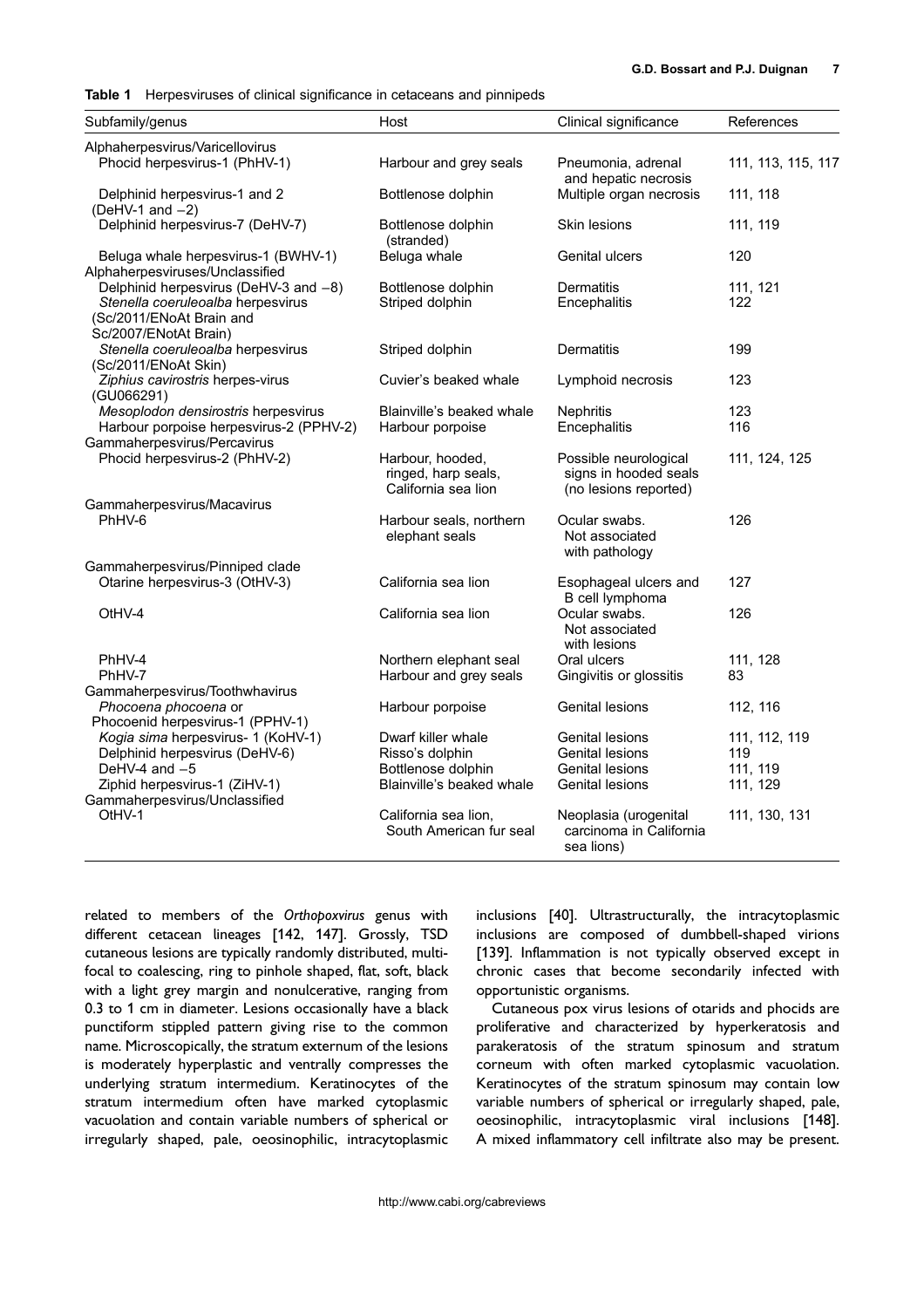In northern fur seals and South American sea lions, the nodular pox lesions are characterized by polygonal epithelial cells that proliferate into the dermis. These cells have abundant oeosinophilic granular cytoplasm often with a single large round cytoplasmic inclusion body, a round vesicular nucleus and prominent nucleolus. Sea otter cutaneous pox lesions have epidermal hyperplasia with ulceration, and rete peg formation projecting into the dermis [\[153](#page-14-0)]. Intracytoplasmic inclusions consistent with Bollinger bodies may be present which ultrastructurally are consistent with pox inclusions.

Clinical and epidemiological data indicate that poxvirus infection in wild and managed odontocetes does not cause a high mortality rate when endemic [\[76, 77, 155, 156](#page-12-0)]. Stress, climate events, degraded environmental conditions and compromised general health appear to play a major role in the clinical manifestation of TSD [[76, 77, 139, 141,](#page-12-0) [157, 158](#page-12-0)]. TSD in stranded Florida dolphins was speculated to be related to prolonged physiologic or pathologic stressors [[107\]](#page-13-0). Additionally, TSD may be a general indicator of cetacean population health and the high prevalence of lesions in some adult odontocete populations may reflect immune suppression [\[40, 77, 108, 157\]](#page-10-0). Indeed, health assessment studies on free-living dolphins have documented immunologic perturbations with various infectious diseases which may further predispose susceptible individuals to TSD [[6, 40](#page-9-0)]. Furthermore, dolphins from Florida health assessment studies are highly exposed to mercury, which also may be immunosuppressive [159–[161\]](#page-15-0). This finding led to a recent study of mercury levels in coastal human residents, a seminal investigation which directly applied the findings from a sentinel species to identify a public health hazard in a contiguous human population [[159\]](#page-15-0). Thus, environmental and anthropogenic factors were suggested to play a role in the pathogenesis, diversity and prevalence of TSD as well as other mucocutaneous lesions [\[6, 40, 160](#page-9-0)]. These studies illustrate and reaffirm the important role of dolphins as sentinels for marine ecosystem and public health.

Pinniped pox lesions demonstrate similar clinical and epidemiologic features to those seen in cetaceans. However, while cetacean pox viruses are species specific for odontocetes and mysticetes, pinniped parapoxviruses are zoonotic and can cause nodular painful proliferative cutaneous lesions in humans that are associated with fever and myalgia [[162\]](#page-15-0). Thus, appropriate personal protective equipment and other precautions should be encouraged when working with stranded and wild pinnipeds.

## **Adenoviruses**

Marine mammal adenoviruses belong to the genus Mastadenovirus and infect cetaceans, pinnipeds and otters [[35, 98, 163](#page-10-0)–165]. Sea lion adenoviruses (OtAdV-1, OtAdV-2) were isolated from California sea lions while similar adenoviruses were found in liver samples or faeces from pinnipeds including South African and South American fur seals, a South American sea lion and a Hawaiian monk seal [[98, 166](#page-12-0)]. Adenoviruses have also been isolated from northern elephant seals (PhAdV-1), Pacific harbour seal (PhAdV-2), bottlenose dolphins (Tursiops adenovirus-1), sei whales (Balaenoptera borealis), bowhead whales, beluga whales, harbour porpoises and polar bears (U. maritimus) [\[98, 126, 164](#page-12-0)–173]. In otters, canine adenovirus-1 and a novel adenovirus have infected captive Eurasian otters (Lutra lutra) and southern sea otters, respectively [\[100, 174](#page-13-0)].

Lesions associated with adenovirus infection in pinnipeds include an acute necrotizing hepatitis, ulcerative keratitis, corneal oedema, iridocyclitis, arteritis and conjunctivitis with endothelial cell infection [\[46](#page-11-0)]. Oeosinophilic intranuclear inclusions can be found in multiple tissues and endothelial cells. Ultrastructurally, adenoviruses-like virions are observed within the nucleus of affected hepatocytes and endothelial cells. No public health risk is known to exist at this time for people exposed to infected animals.

### **Coronaviruses**

Coronaviruses (CoV) have been detected in captive and wild (alpha seal CoV) Pacific harbour seals, a captive beluga whale (gamma BWCoV) and captive Indo-Pacific bottlenose dolphins (Tursiops aduncus) (gamma BdCoV) [175–[178\]](#page-15-0). Seal CoV is closely related to feline, canine, swine and ferret CoVs while the BWCoV and BdCoV are similar and have been proposed to represent a species specific cetacean CoV [[176, 178\]](#page-15-0).

Lesions identified in suspected coronavirus infection include an acute necrotizing enteritis and pulmonary oedema which was associated with acute death of three captive harbour seals [[175\]](#page-15-0). Pulmonary congestion, haemorrhage and consolidation in five wild harbour seals with necrotizing lobar pneumonia and intralesional bacteria was reported in two of these seals from the same localized mortality event in central California [\[176](#page-15-0)]. Seal CoV was detected in lung tissue from this mortality event but a causal association could not be confirmed. The beluga whale referred to above had a severe centrilobular to coalescing hepatic necrosis. The bottlenose dolphins  $(n=3)$  had BdCoV detected in routine faecal samples and had no concurrent associated morbidity or mortality associated with CoV infection. Interestingly, BdCoV seroconversion was detected in these dolphins following BdCoV infection recovery [\[178](#page-15-0)]. No public health risk is known to exist in people exposed to CoV-infected marine mammals at this time.

## Caliciviruses

Marine mammal viruses detected from the Caliciviridae family include the viruses in the Vesivirus, Norovirus and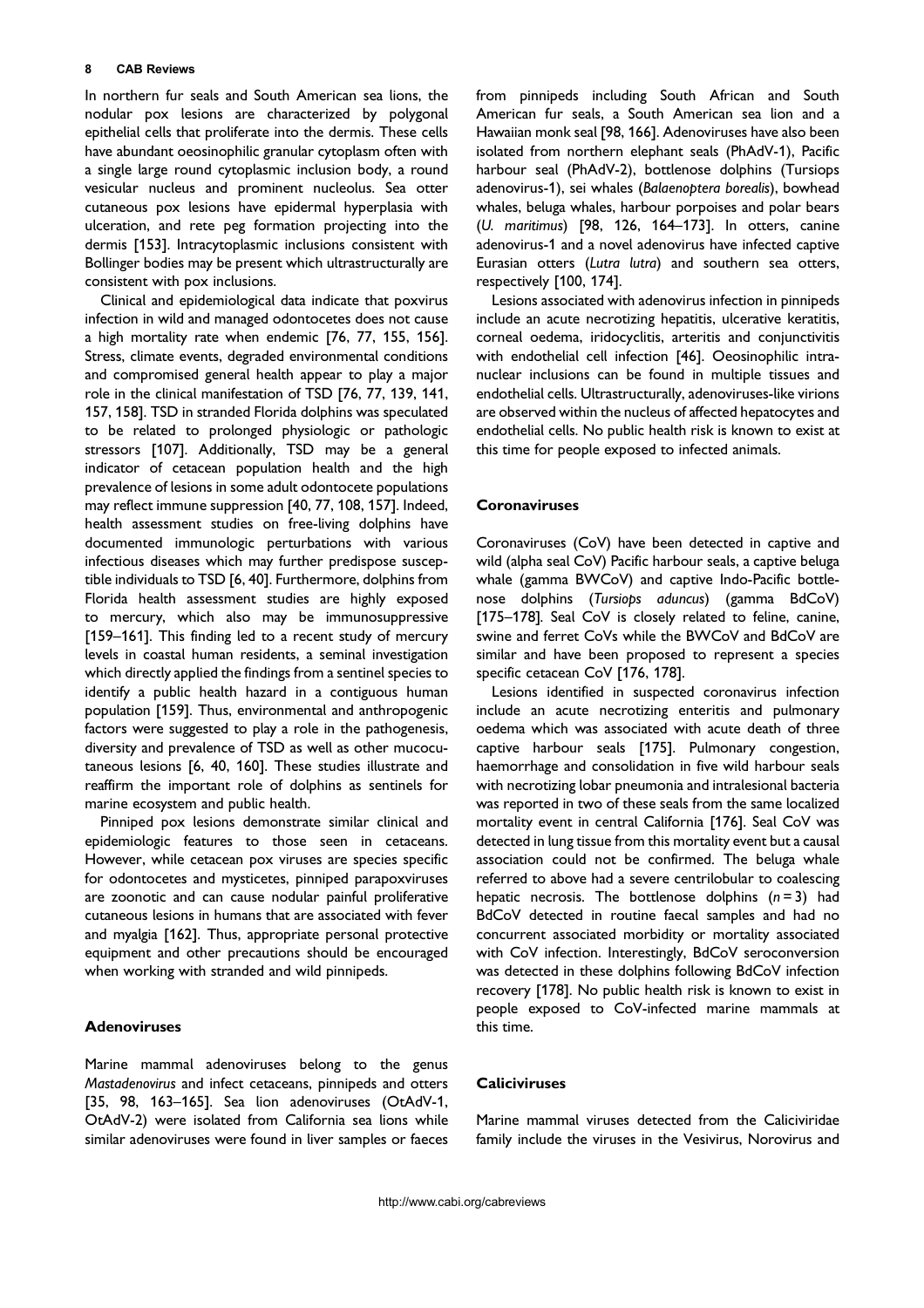<span id="page-8-0"></span>

| Virus                         | Characteristic                                               | Host                                                                                                                                   | Putative clinical<br>association                                                                                                            | References                    |
|-------------------------------|--------------------------------------------------------------|----------------------------------------------------------------------------------------------------------------------------------------|---------------------------------------------------------------------------------------------------------------------------------------------|-------------------------------|
| Anellovirus<br>(unclassified) | Non-enveloped,<br>single-stranded (ss)<br><b>DNA</b> viruses | California sea lion, Pacific<br>harbour seal, Southern sea<br>otter, South American fur seal,<br>Subantarctic fur seal                 | Associated with<br>pneumonia in a California<br>sea lion                                                                                    | 100, 185,<br>186              |
| Astrovirus<br>(unclassified)  | Non-enveloped,<br>positive sense ss RNA<br>viruses           | Bottlenose dolphin, Steller sea<br>lion, California sea lion, Minke<br>whale                                                           | Unknown significance                                                                                                                        | 183, 187                      |
| Picobirnaviruses              | Non-enveloped double<br>stranded (ds)-RNA<br>virus           | California sea lion, S. American<br>fur seal                                                                                           | Unknown significance<br>(enteritis in humans)                                                                                               | 183, 186                      |
| Picornaviruses                | Non-enveloped,<br>positive-sense<br>ss-RNA virus             | Harbour and ringed seals,<br>California sea lion, South<br>American fur seal, Subantarctic<br>fur seal                                 | Phopivirus in livers of<br>harbour seals that died<br>from avian influenza<br>H <sub>3</sub> N <sub>8</sub> . No hepatic<br>pathology noted | 183, 186,<br>188, 189         |
| Rhabdovirus                   | Enveloped,<br>negative-sense<br>ss-RNA virus                 | Ringed seal, white-beaked<br>dolphin, harbour porpoise                                                                                 | Rabies in ringed seal                                                                                                                       | 190-192                       |
| Reovirus                      | Non-enveloped,<br>ds-RNA viruses                             | Steller sea lion, South American<br>fur seal, Subantarctic fur seal                                                                    | Isolated from fetus and<br>necrotic placenta of<br>Steller sea lion                                                                         | 186, 193                      |
| Retrovirus                    | <b>Enveloped RNA viruses</b>                                 | California sea lion, Killer whale,<br>Southern sea otter                                                                               | Alopecia in California<br>sea lion                                                                                                          | 100, 124,<br>194              |
| Asfarviruses                  | Enveloped, ds-DNA,<br>arthropod-vectored                     | California sea lion                                                                                                                    | Unknown significance                                                                                                                        | 183                           |
| Circovirus                    | Non enveloped circular<br>ss-DNA                             | New Zealand, South American<br>and Subantarctic fur seals,<br>Southern sea otter, Longman's<br>beaked whale (Indopacetus<br>pacificus) | Unknown significance                                                                                                                        | 100, 171,<br>195, 196         |
| Hepadnavirus                  | Enveloped, ds-DNA                                            | Pacific white sided dolphin                                                                                                            | Chronic active hepatitis,<br>dermatitis                                                                                                     | 175                           |
| Parvoviruses                  | Non-enveloped,<br>ss-DNA viruses                             | California sea lion, Southern sea<br>otter, South American fur seal,<br>Subantarctic fur seal                                          | Unknown significance                                                                                                                        | 100, 183,<br>186, 197,<br>198 |

Sapovirus genera [\[46](#page-11-0)]. The majority of the marine mammal vesiviruses are strains of vesicular exanthaema of swine virus (VESV) and include San Miguel sea lion viruses SMSV-1 to SMSV-7, SMSV-9 to −11, SMSV-13 to- 17; Steller sea lion vesivirus SLVV-V810 and V1415; walrus calicivirus and cetacean calicivirus CCV-Tur-1. The pinniped vesiviruses SMSV-8 and SMSV-12 are genetically different from VESV and likely represent other vesivirus species [[179\]](#page-15-0). Over 20 marine mammal vesivirus serotypes have been detected in Pacific marine mammals including California sea lions, northern fur seals, Hawaiian monk seals, Steller sea lions, Pacific walrus (Odobenus rosmarus divergens), bottlenose dolphins, grey whales (Eschrichtius robustus), fin whales, sei whales (B. borealis) and sperm whales (P. macrocephalus) [[46, 180, 181](#page-11-0)]. Some serotypes can infect terrestrial mammals [\[46, 182\]](#page-11-0).

Two sapoviruses (Csl SaV1 and Csl SaV2) were detected in faeces of California sea lions and closely related to SaV genogroup V and to the human SaV genogroup II, respectively. Noroviruses have been detected in the California sea lion and harbour porpoise which

are closely related to genogroup II norovirus and to a norovirus sequence detected in oysters, respectively [[183, 184](#page-15-0)].

The consistent pathologic findings for marine mammal vesivirus infections are epidermal vesicles typically ranging from 1 to 3 cm which may coalescence and form bullae [[46\]](#page-11-0). Vesicular and nonvesicular lesions also may involve mucocutaneous junctional tissue including the nasal mucosa. Viral replication in the stratum spinosum leads to vacuolar degeneration and necrosis which form focal intraepidermal vesicles. The vesicles eventually rupture often leaving shallow ulcers that typically heal uneventfully. VESV produces a disease in swine that is clinically indistinguishable from the viruses that cause foot-and-mouth disease and swine vesicular disease which gives VESV more historical significance than medical significance at this time. While not considered zoonotic viruses, care should be taken when working around marine mammal vesiviruses due to the wide range of species these viruses can infect. Additionally, the marine mammal sapoviruses and noroviruses have not been associated with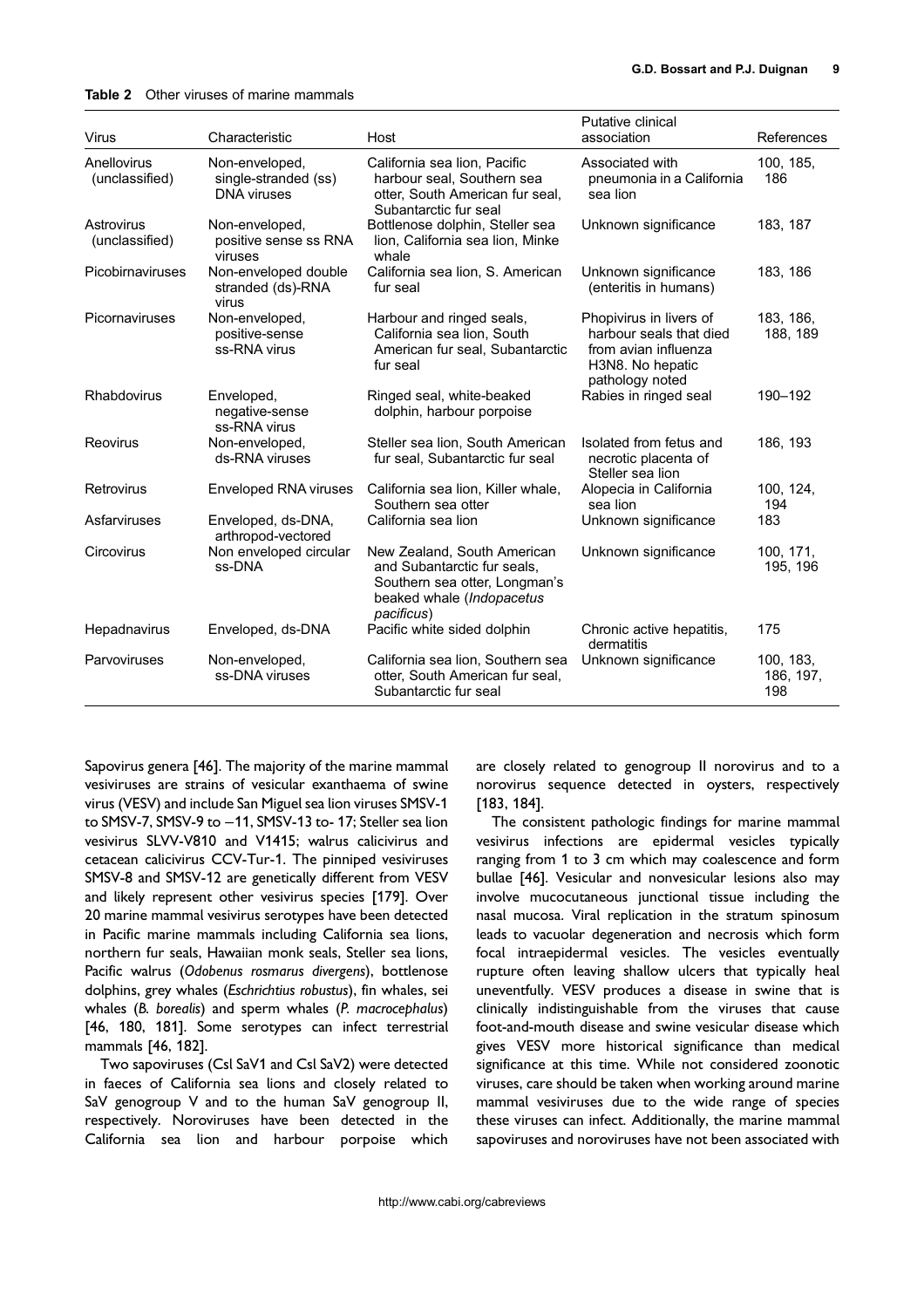<span id="page-9-0"></span>clinical signs or pathologic findings. However, porpoise norovirus has been shown to replicate in enterocytes [[184\]](#page-16-0). This finding together with the genetic similarity between the porpoise norovirus and the oyster norovirus raises concern about significance of porpoise norovirus as a zoonotic pathogen.

## Other Viruses

The list of other viruses that have been isolated or otherwise characterized from marine mammals continues to increase and are listed in [Table 2](#page-8-0). The clinicopathologic significance of many of these viruses remains to be determined.

# **Conclusions**

As emerging viruses and associated diseases in marine mammals are being increasingly detected and characterized and the effects of ecologic and climate changes are becoming better appreciated, the health of the Earth's oceans has become a focus of intense public interest. One way of evaluating aquatic ecosystem health is developing and utilizing a sentinel species animal model. Such animal sentinels can provide critical advance notice of deleterious environmental health conditions and the potential related impacts on public and animal health associated with the oceans. Marine mammals are important sentinels for oceans and human health due to their many unique natural characteristics including their longevity, coastal habitation, high trophic level feeding and unique anatomic adaptations such as adipose tissue that can serve as depots for anthropogenic contaminants. Also, marine mammals are charismatic megafauna that typically elicit a notable human behavioural response. Consequently, many marine mammal species are now more likely to be considered deserving of our time and attention. The warning signs of possibly bigger and more complex marine mammal health problems associated with emerging diseases, particularly the viral diseases, remain a concern. This is particularly relevant since the emerging disease data suggest that complex interactions may occur among anthropogenic toxins, infectious agents and immunologic and genetic factors in many marine mammal species that live in a coastal environment with humans. Therefore, it is prudent for us to continue to characterize marine mammal health issues that could potentially impact our own well-being. The study of these complex disease issues presents opportunities to integrate the One Health approach of working collaboratively with members of multiple health professions. Global disease surveillance will require the collaboration and cooperation of physicians, veterinarians, epidemiologists, environmental biologists and others to detect and characterize emerging and novel viral diseases.

## Acknowledgements

The authors would like to thank the veterinarians, scientists, staff and volunteers who participated in international marine mammal stranding programmes which help generate much of the scientific data presented in this review. Special thanks to staff of the Dolphin Health and Environmental Risk Assessment (HERA) Project. Support was provided by the Georgia Aquarium, the Florida Protect Wild Dolphins specialty license plate programme and the NOAA Fisheries Marine Mammal Health and Stranding Response Program.

## **References**

- 1. Bossart GD. Emerging diseases in marine mammals: from dolphins to manatees. Microbe 2007;11:544–49.
- 2. Bossart GD. Marine mammals as a sentinel species for oceans and human health. Veterinary Pathology 2011;48:676–90.
- 3. Bossart GD, Romano TA, Peden-Adams M, Schaefer A, McCulloch S, Goldstein JD, et al. Clinicoimmunopathologic findings in Atlantic bottlenose dolphins (Tursiops truncatus) with positive Chlamydiaceae antibody titers. Diseases of Aquatic Organisms 2014;108:71–81.
- 4. Waltzek TB, Cortes-Hinojosa G, Wellehan JFX, Gray GC. Marine mammal zoonoses: a review of disease manifestations. Zoonoses and Public Health 2012;59:521–35.
- 5. Bailey ES, Fieldhouse JK, Choi JY, Gray GC. A mini review of the zoonotic threat potential of influenza viruses, coronaviruses and enteroviruses. Frontiers in Public Health 2018;6:104.
- 6. Bossart GD, Fair PA, Schaefer AM, Reif JS. Health and environmental risk assessment project for bottlenose dolphins Tursiops truncatus from the southeastern USA. I. Infectious diseases. Diseases of Aquatic Organisms 2017;125:141–53.
- 7. Rodrigues TCS, Subramaniam K, Cortes-Hinojosa G, Wellehan JFX Jr, Ng TFF, Delwart E, et al. Complete genome sequencing of a novel type of Omikronpapillomavirus 1 in Indian river lagoon bottlenose dolphins (Tursiops truncatus). Genome Announcements 2018;6:e00240–18.
- 8. Rodrigues TCS, Subramaniam K, McCulloch SD, Goldstein JD, Schaefer AM, Fair PA, et al. Genomic characterization of a novel Pegivirus species in wild bottlenose dolphins (Tursiops truncatus). International Symposium on Aquatic Animal Health; 2–6 September 2018; Charlottetown, Prince Edward Island, Canada.
- 9. Rodrigues TCS, Subramaniam K, Cortés-Hinojosa G, Wellehan JB, Ng TF, Delwart E, et al. Characterization of potentially oncogenic viruses in bottlenose dolphin (Tursiops truncatus) tumor tissues. Sixth Florida Marine Mammal Conference; 28–30 March 2018; Orlando, Florida.
- 10. Vilela R, Bossart GD, St. Leger JA, Dalton LM, Reif JS, Schaefer AM, et al. Cutaneous granulomas in dolphins caused by novel uncultivated Paracoccidioides brasiliensis. Emerging Infectious Diseases 2016;22:2097–103.
- 11. Lane SM, Smith CR, Mitchell J, Balmer BC, Barry KP, McDonald T, et al. Reproductive outcome and survival of common bottlenose dolphins sampled in Barataria Bay, Louisiana, USA, following the Deepwater Horizon oil spill. Proceedings Royal Society B 2015;282:20151944.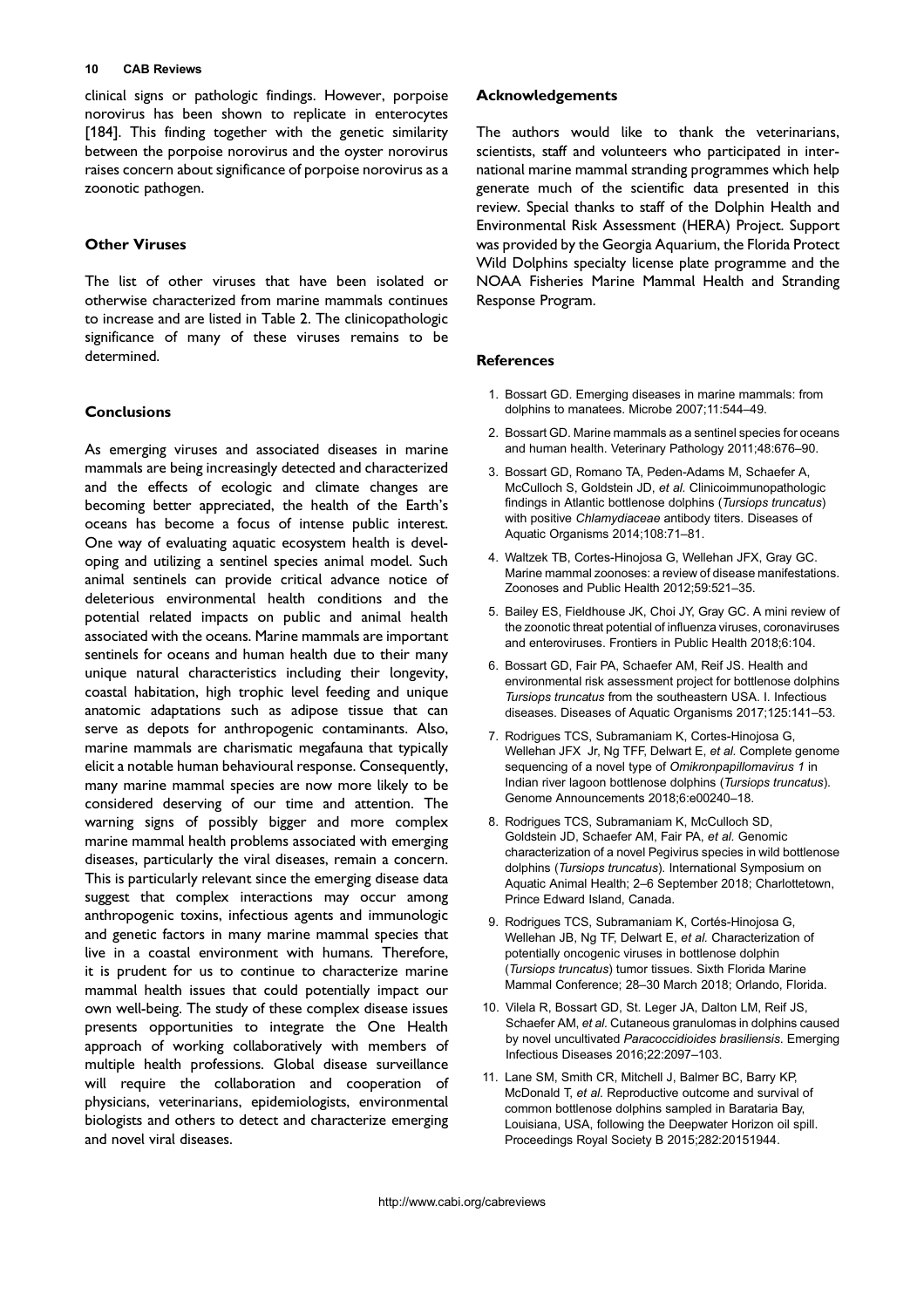- <span id="page-10-0"></span>12. Schwacke LH, Smith CR, Townsend F, Wells R, Hart LB, Balmer BC, et al. Health of common bottlenose dolphins (Tursiops truncatus) in Barataria Bay, Louisiana, following the Deepwater Horizon oil spill. Environmental Science and Technology 2014;48:93–103.
- 13. Wells RS, Rhinehart HL, Hansen LJ, Sweeney JC, Townsend FI, Stone R, et al. Bottlenose dolphins as marine ecosystem sentinels: developing a health monitoring system. EcoHealth 2004;1:246–54.
- 14. Bernard HU, Burk RD, DeVilliers EM, zur Hausen H. Papillomaviridae. In: King AMQ, Adams MJ, Carstens EB, Lefkowitz EJ, editors. Virus Taxonomy: Ninth Report of the International Committee on Taxonomy of Viruses. Elsevier Academic Press, New York, NY; 2012. pp. 235–48.
- 15. Maclachlan NJ, Dubovi EJ, Barthold SW, Swayne DF, Winton JR. Fenner's Veterinary Virology. 5th ed. Elsevier Academic Press, New York, NY, USA; 2017.
- 16. Rehtanz M, Ghim S-J, Rector A, Van Ranst M, Fair P, Bossart GD, et al. Isolation and characterization of the first American bottlenose dolphin papillomavirus: Tursiops truncatus papillomavirus type 2. Journal of General Virology 2006;87:3559–65.
- 17. Robles-Sikisaka R, Rivera R, Nollens HH, St Leger J, Durden WN, Stolen M, et al. Evidence of recombination and positive selection in cetacean papillomaviruses. Virology 2012;427:189–97.
- 18. Bossart GD, Cray C, Solorzano JL, Decker SJ, Cornell LH, Altman NH. Cutaneous papovaviral-like papillomatosis in a killer whale (Orcinus orca). Marine Mammal Science 1996;12:274–81.
- 19. Lambertson RH, Kohn BA, Sundberg JP, Buergelt CD. Genital papillomatosis in sperm whale bulls. Journal of Wildlife Diseases 1987;23:361–67.
- 20. Bossart GD, Meisner R, Rommel SA, Ghim S and Jenson AB. Pathological features of the Florida manatee cold stress syndrome. Aquatic Mammals 2002b;29:9–17.
- 21. Ghim S, Joh J, Mignucci-Giannoni AA, Rivera-Guzman AL, Falcon-Matos L, Alsina-Guerrero MM, et al. Genital papillomatosis associated with two novel mucosotropic papillomaviruses from a Florida manatee (Trichechus manatus latirostris). Aquatic Mammals 2014;40:189–94.
- 22. Gottschling M, Bravo IG, Schulz E, Bracho MA, Deaville R, Jepson PD, et al. Modular organizations of novel cetacean papillomaviruses. Molecular Phylogenetics and Evolution 2011;59:34–42.
- 23. Van Bressem MF, Cassonnet P, Rector A, Desaintes C, Van Waerebeek K, Alfaro-Shigueto J, et al. Genital warts in Burmeister's porpoises: characterization of Phocoena spinipinnis papillomavirus type 1 (PsPV-1) and evidence for a second, distantly related PsPV. Journal of General Virology 2007;88:1928–33.
- 24. Rivera R, Robles-Sikisaka R, Hoffman E, Stacy B, Jensen ED, Nollens H, et al. Characterization of a novel papillomavirus species (ZcPV1) from two California sea lions (Zalophus californianus). Veterinary Microbiology 2012;155:257–66.
- 25. De Guise S, Lagace A, Beland P. Gastric papillomas in eight St. Lawrence beluga whales (Delphinapterus leucas). Journal of Veterinary Diagnostic Investigation 1994;6:385–88.
- 26. Bossart GD, Meisner R, Rommel SA, Lightsey JA, Varela RA, Defran RH. Pathologic findings in Florida manatees

(Trichechus manatus latirostris). Aquatic Mammals 2004;30:434–40.

- 27. Bossart G. The Florida manatee: on the verge of extinction? Journal of the American Veterinary Medical Association 1999;214:1178–83.
- 28. Duignan PJ, House C, Campbell T, Bossart GD, Duffy N, Fernandes P, et al. Morbillivirus infection in manatees. Marine Mammal Science 1995;11:441–51.
- 29. Bossart GD, Ewing RY, Lowe M, Sweat M, Decker SJ, Walsh CJ, et al. Viral papillomatosis in Florida manatees (Trichechus manatus latirostris). Experimental and Molecular Pathology 2002a;72:37–48.
- 30. Zahin M, Ghim SJ, Khanal S, Bossart GD, Jenson AB, Joh J. Molecular characterization of novel mucosotrophic papillomaviruses from a Florida manatee (Trichechus manatus latirostris). Journal of General Virology 2015;96:3545–53.
- 31. Rector A, Bossart GD, Ghim SJ, Sundberg JP, Jenson AB, Van Ranst M. Characterization of a novel close-to-root papillomavirus from a Florida manatee by using multiply primed rolling-circle amplification: Trichechus manatus latirostris papillomavirus type 1. Journal of Virology 2004;78:12698–702.
- 32. Zahin M, Dean WL, Ghim S, Joh J, Gray RD, Khanal S, et al. Identification of G-quadruplex forming sequences in three manatee papillomaviruses. PLoS ONE 2018;13(4):e0195625.
- 33. Donà MG, Rehtanz M, Adimey NM, Bossart GD, Jenson AB, Bonde RK, et al. Seroepidemiology of TmPV1 infection in captive and wild Florida manatees (Trichechus manatus latirostris). Journal of Wildlife Diseases 2011;47:673–84.
- 34. Rector A, Stevens H, Lacave G, Lemey P, Mostmans S, Salbany A, et al. Genomic characterization of novel dolphin papillomaviruses provides indications for recombination within the Papillomaviridae. Virology 2008;378:151–61.
- 35. Cortés-Hinojosa GA, Wellehan JFX, Ng TF, Delwart E, McCulloch SD, Goldstein JD, et al. Genomic characterization of two papillomaviruses in Indian River Lagoon bottlenose dolphins. 5th Florida Marine Mammal Health Conference; 2–4 June 2015; Gainesville, Florida.
- 36. van Elk CE, Van de Bilt M, de Jong A, Osterhaus A, Kuiken T. Genital herpesvirus in bottlenose dolphins (Tursiops truncatus): Cultivation, epidemiology and pathology. Journal of Wildlife Disease 2009;45:895–906.
- 37. Rehtanz M, Bossart GD, Fair PA, Ghim S, Reif JS, Jenson AB. Papillomaviruses and herpesviruses. Who is who in genital tumor development of free-ranging Atlantic bottlenose dolphins (Tursiops truncatus). Veterinary Microbiology 2012;160:297–304.
- 38. Bossart GD, Ghim SJ, Rehtanz M, Goldstein J, Varela R, Ewing R, et al. Orogenital neoplasia in Atlantic bottlenose dolphins (Tursiops truncatus). Aquatic Mammals 2005;31:473–80.
- 39. Bossart GD, Goldstein JD, Murdoch EM, Fair PA, McCulloch SD. Health assessment of bottlenose dolphins in the Indian River Lagoon, Florida and Charleston, South Carolina. Harbor Branch Oceanographic Technical Report 2006;93:1–36.
- 40. Bossart GD, Schaefer AM, McCulloch S, Goldstein J, Fair PA, Reif JS. Mucocutaneous lesions from free-ranging Atlantic bottlenose dolphins, Tursiops truncatus, from the southeastern United States. Diseases of Aquatic Organisms 2015;115:175–84.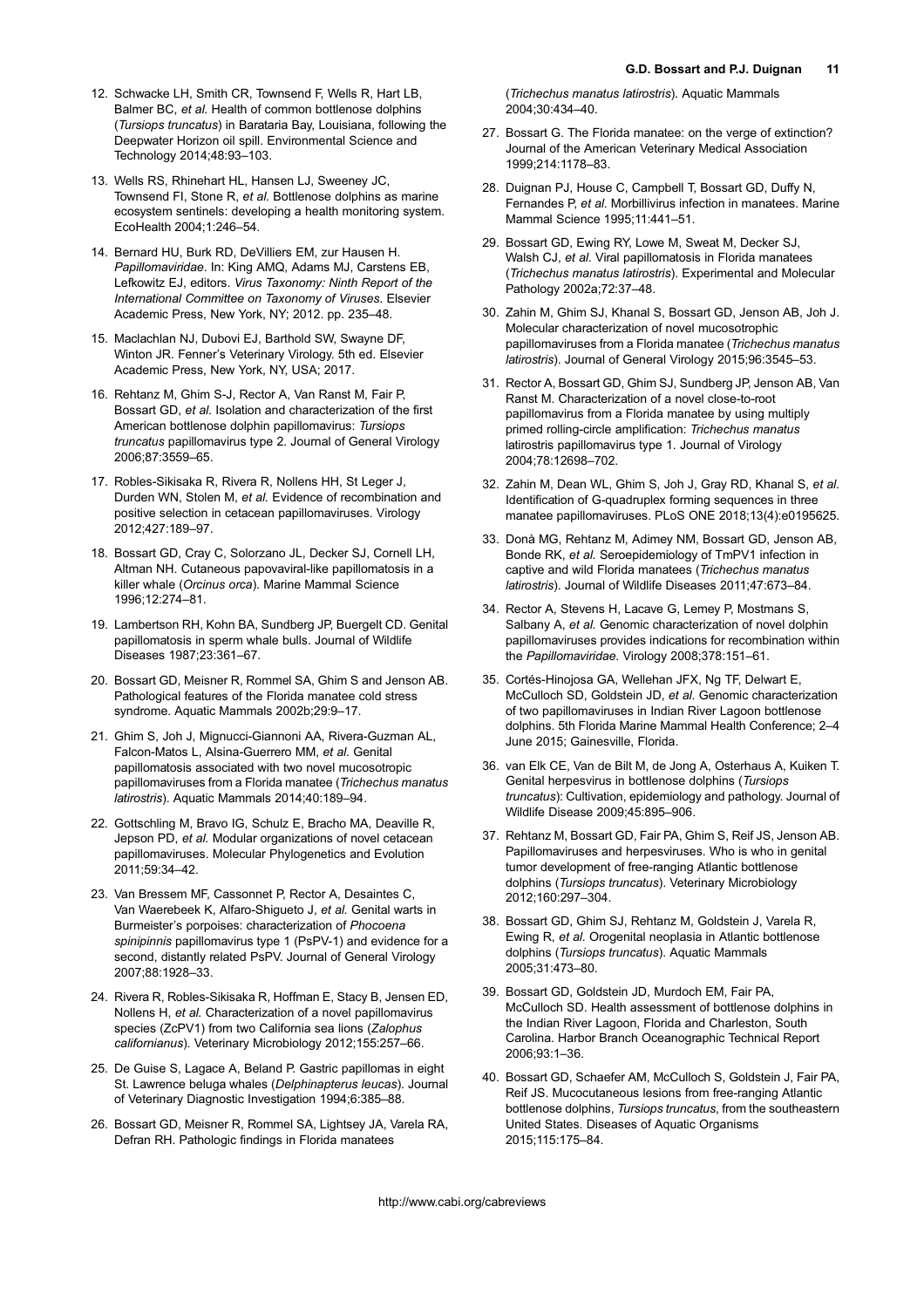- <span id="page-11-0"></span>41. Rehtanz M, Ghim S, McFee W, Doescher B, Lacave G, Fair P, et al. Papillomavirus antibody prevalence in free-ranging and captive bottlenose dolphins (Tursiops truncatus). Journal of Wildlife Disease 2010;46:136–45.
- 42. Rehtanz M, Bossart GD, Doescher B, Rector A, Van Ranst M, Fair P, et al. Bottlenose dolphin (Tursiops truncatus) papillomaviruses: vaccine antigen candidates and screening test development. Veterinary Microbiology 2008;133:43–53.
- 43. Bossart GD, Romano TA, Peden-Adams MM, Rice CD, Fair PA, Goldstein JD, et al. Hematological, biochemical and immunological findings in Atlantic bottlenose dolphins (Tursiops truncatus) with orogenital papillomas. Aquatic Mammals 2008;34:166–77.
- 44. March DT, Blyde DJ, Bossart GD, Begg AP, Taylor DP, McClure V. Piroxicam and doxycycline treatment for an oral squamous cell carcinoma in an inshore bottlenose dolphin (Tursiops aduncus). Australian Veterinary Journal 2016;94:203–7.
- 45. Luff JA, Burns RE, Mader M., Priest KD, Tuttle AD. Cutaneous squamous cell carcinoma associated with Zalophus californianus papillomavirus 1 in a California sea lion. Journal of Veterinary Diagnostic Investigation 2018;30:572–5.
- 46. Duignan PJ, Van Bressem MF, Cortés-Hinojosa GA, Kennedy-Stoskopf S. Viruses. In: Gulland FMD, Dierauf LA, Whitman KL, editors. CRC Handbook of Marine Mammal Medicine. 3rd ed. CRC Press, Boca Raton, Florida, USA; 2018. p. 331–65.
- 47. Duignan PJ, House C, Odell DK, Wells RS, Hansen LJ, Walsh MT, et al. Morbillivirus infection in bottlenose dolphins: evidence for recurrent epizootics in the Western Atlantic and Gulf of Mexico. Marine Mammal Science 1996;12:499–515.
- 48. Duignan PJ, Van Bressem MF, Baker JD, Barbieri M, Colegrove KM, De Guise S, et al. Phocine distemper virus: current knowledge and future directions. Viruses 2014;6:5093–134.
- 49. Van Bressem MF, Duignan PJ, Banyard A, Barbieri M, Colegrove KM, De Guise S, et al. Cetacean morbillivirus: current knowledge and future directions. Viruses 2014;6:5145–81.
- 50. Bossart GD, Reif JS, Schaefer A, Goldstein J, Fair PA, Salikii JT. Morbillivirus infection in free-ranging Atlantic bottlenose dolphins (Tursiops truncatus) from the southeastern United States: seroepidemiologic and pathologic evidence of subclinical infection. Veterinary Microbiology 2010;143:160–6.
- 51. Jo WK, Osterhaus AD, Ludlow M. Transmission of morbilliviruses within and among marine mammals. Current Opinion in Virology 2018;28:133–41.
- 52. Duignan PJ, Duffy N, Rima BK, Geraci JR. Comparative immune responses in harbor and gray seals naturally infected by a morbillivirus. Veterinary Immunology and Immunopathology 1997;55:342–49.
- 53. Earle JAP, Melia MM, Doherty N, Nielsen O, Cosby SL. Phocine distemper virus in seals, East coast, 2006. Emerging Infectious Diseases 2011;17:215–20.
- 54. Sierra E, Fernandez A, Suarez-Santana C, Xuriach A, Zucca D, Bernaldo de Quiros Y, et al. Morbillivirus and pilot whale deaths, Canary Islands, Spain, 2015. Emerging Infectious Diseases 2016;22:740–42.
- 55. Lipscomb TP, Schulman FY, Moffett D, Kennedy S. Morbilliviral disease in Atlantic bottlenose dolphins (Tursiops truncatus)

from the 1987–1988 epizootic. Journal of Wildlife Diseases 1994;30:567–71.

- 56. McLellan WA, Friedlander AS, Mead JG, Potter CW, Pabst DA. Analyzing 25 years of bottlenose dolphin (Tursiops truncatus) strandings along the Atlantic coast of the USA: do historic records support the coastal migratory stock hypothesis? Journal of Cetacean Research and Management 2002;4:297–304.
- 57. Geraci JR. Clinical investigation of the 1987–1988 mass mortality of bottlenose dolphins along the U.S. central and south Atlantic coast. Final report to the National Marine Fisheries Service, Office of Naval Research and Marine Mammal Commission; April 1989, NOAA Repository Library QL737.C432G41989, p. 1–63.
- 58. Lipscomb TP, Kennedy S, Moffett D, Krafft A, Klaunberg BA, Lichy JH, et al. Morbilliviral epizootic in bottlenose dolphins of the Gulf of Mexico. Journal of Veterinary Diagnostic Investigation 1996;8:283–90.
- 59. NOAA Fisheries. Active and closed unusual mortality events, bottlenose dolphins [cited 3 August 2018]; Available from: URL:<http://www.fisheries.noaa.gov/national>.
- 60. Fauquier D, Goldstein T, Colegrove K, Rotstein DS, DiGiovanni RA Jr, McClellan W, et al. Dolphin morbillivirus outbreak and the 2013–2014 mid-Atlantic bottlenose dolphin unusual mortality event. Proceedings of the 63rd International Conference of the Wildlife Disease Association; 27 July–4 August 2014; Albuquerque, New Mexico; p. 85.
- 61. Stone BM, Blyde DJ, Salili JT, Blas-Machado U, Bingham J, Hyatt A, et al. Fatal cetacean morbillivirus infection in an Australian offshore bottlenose dolphin (Tursiops truncatus). Australian Veterinary Journal 2011;89:452–57.
- 62. Groch KR, Colosio AC, Marcondes MC, Zuca D, Diaz-Delgado J, Niemeyer C, et al. Novel cetacean morbillivirus in Guiana dolphin, Brazil. Emerging Infectious Diseases 2014;20:511–13.
- 63. Groch KR, Santos-Neto EB, Diaz-Delgado J, Ikeda JMP, Carvalho RR, Olivera RB, et al. Guiana dolphin unusual mortality event and link to cetacean morbillivirus, Brazil. Emerging Infectious Diseases 2018;24:1349–54.
- 64. Stephens N, Duignan PJ, Wang J, Bingham J, Finn H, Bejder L, et al. Cetacean morbillivirus in coastal Indo-Pacific bottlenose dolphins, Western Australia. Emerging Infectious Diseases 2014;20:666–70.
- 65. Kemper CM, Tomo I, Bingham J, Bastianello SS, Wang JK, Gibbs SE, et al. Morbillivirus-associated unusual mortality event in South Australian bottlenose dolphins is largest reported for the Southern Hemisphere. Royal Society Open Science 2016;3(12):160838.
- 66. Mazzariol S, Centelleghe C, Beffagna G, Povinelli M, Terracciano G, Cocumelli C, et al. Mediterranean fin whales (Balaenoptera physalus) threatened by dolphin morbillivirus. Emerging Infectious Diseases 2016;22:302–5.
- 67. Jo WK, Grilo ML, Wohlsein P, Andersen-Ranberg EU, Hansen MS, Kinze C, et al. Dolphin morbillivirus in a fin whale (Balaenoptera physalus) in Denmark, 2016. Journal of Wildlife Diseases 2017;53:921–24.
- 68. Cattet MR, Duignan PJ, House C, St. Aubin DJ. Antibodies to canine distemper and phocine distemper viruses in polar bears from the Canadian Arctic. Journal of Wildlife Disease 2004;40:338–42.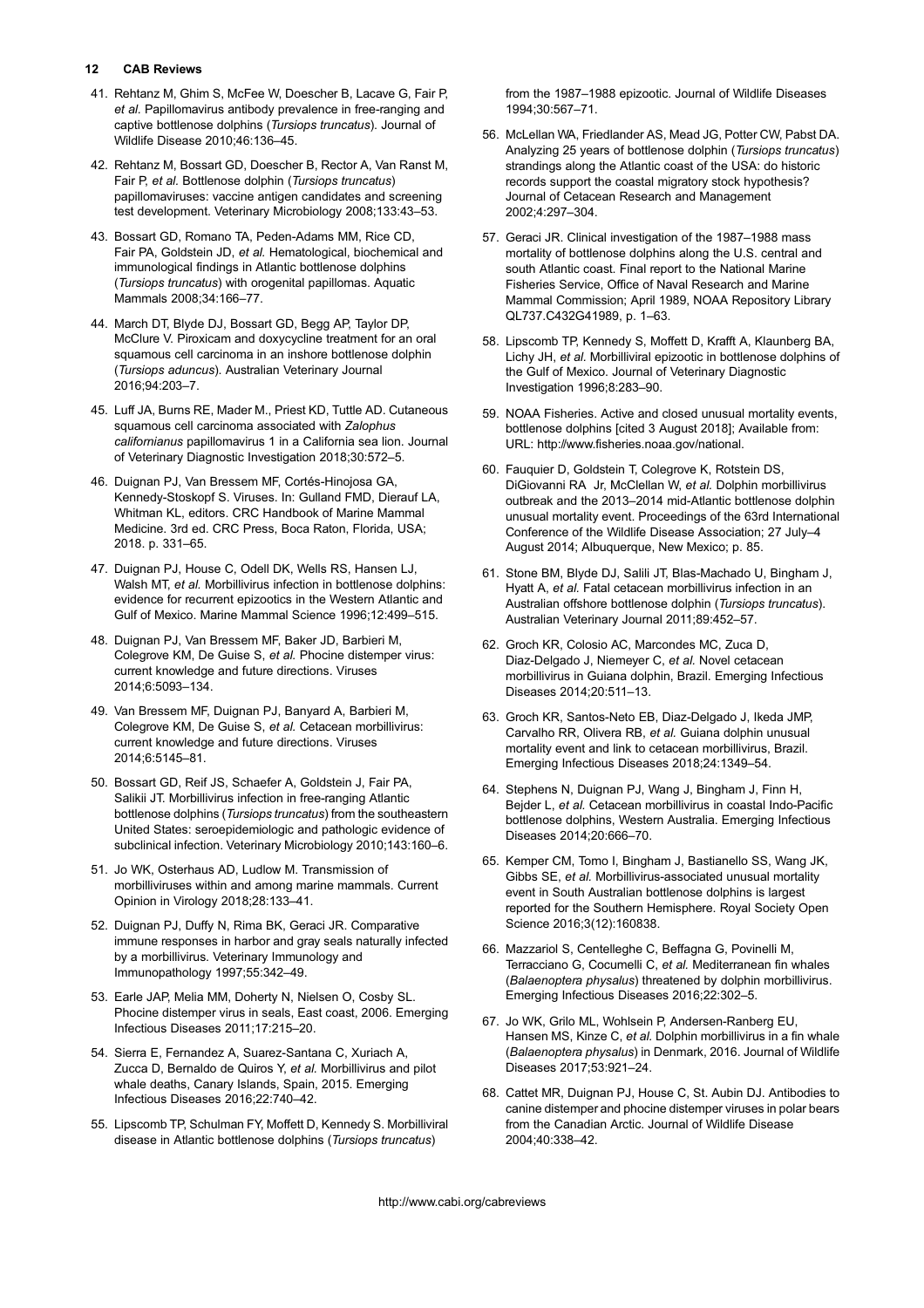- <span id="page-12-0"></span>69. Goldstein T, Mazet JAK, Gill VA, Doroff AM, Burek KA, Hammond JA. Phocine distemper virus in northern sea otters in the Pacific Ocean, Alaska, USA. Emerging Infectious Disease 2009;15:925–27.
- 70. Di Guardo G, Marruchella G, Agrimi U, Kennedy S. Morbillivirus infections in aquatic mammals: a brief overview. Journal of Veterinary Medicine 2005;52:88–93.
- 71. Bossart GD, Schaefer A, Romano T, Peden-Adams M, McCulloch S, Goldstein J, et al. Clinicoimmunopathologic findings in Atlantic bottlenose dolphins (Tursiops truncatus) with positive morbillivirus titers. Diseases of Aquatic Organisms 2011;97:103–12.
- 72. Cassle SE, Landrau-Giovannetti NL, Farina LL, Leone A, Wellehan JFX, Stacy NI, et al. Coinfection by cetacean morbillivirus and Aspergillus fumigatus in a juvenile bottlenose dolphin (Tursiops truncatus) in the Gulf of Mexico. Journal of Veterinary Diagnostic Investigation 2016;28:729–34.
- 73. West KL, Levine G, Jacob J, Jensen B, Sanchez S, Colegrove K, et al. Coinfection and vertical transmission of Brucella and morbillivirus in a neonatal sperm whale (Physeter macrocephalus) in Hawaii, USA. Journal of Wildlife Diseases 2015;51:227–32.
- 74. Rotstein DS, Fauquier D, Rowles TK, Goldstein T, Colegrove K, Coffee L, et al. 2013 Mid-Atlantic dolphin morbillivirus marine mammal unusual mortality event: Pathologic perspectives. American College of Veterinary Pathologists Annual Conference; 8–12 November 2014; Atlanta, Georgia.
- 75. Domingo ML, Vilafranca M, Visa J, Prats N, Trudgett A, Visser I. Evidence for chronic morbillivirus infection in the Mediterranean striped dolphin (Stenella coeruleoalba). Veterinary Microbiology 1995;44:229–39.
- 76. Van Bressem MF, Raga JA, Di Guardo G, Jepson PD, Duignan PJ, Sieber U, et al. Emerging infectious diseases in cetaceans worldwide and the possible role of environmental stressors. Diseases of Aquatic Organisms 2009;86:143–57.
- 77. Van Bressem MF, Van Waerebeek KV, Aznar FJ, Raga JA. Epidemiological pattern of tattoo skin disease: a potential general health indicator for cetaceans. Diseases of Aquatic Organisms 2009;85:225–37.
- 78. Nollens HH, Welleham JF, Saliki JT. Characterization of a parainfluenza virus isolated from a bottlenose dolphin (Tursiops truncatus). Veterinary Microbiology 2008;128:231–42.
- 79. Eberle KC, Neill JD, Venn-Watson JL, McGill JL, Sacoo RE. Novel Atlantic bottlenose dolphin parainfluenza virus TtPIV-1 clusters with bovine PIV-3 genotype B strains. Virus Genes 2015;51:198–208.
- 80. Venn-Watson S, Rivera R, Smith CR, Saliki J, Caseline S, St. Leger J, et al. Exposure to novel parainfluenza virus and clinical relevance in 2 bottlenose dolphins (Tursiops truncatus) populations. Emerging Infectious Diseases 2008;14:397–405.
- 81. Fereidouni S, Munoz O, Von Dobschuetz S, De Nardi M. Influenza virus infection of marine mammals. EcoHealth 2016;1T3:161–70.
- 82. Geraci JR, St. Aubin DJ, Barker IK, Webster RG, Hinshaw VS, Bean WJ, et al. Mass mortality of harbor seals: pneumonia associated with influenza A virus. Science 1982;215:1129–31.
- 83. Bodewes R, Bestebroer E, van der Vries E, Verhagen JH, Koopmans MP, Fouchier RA, et al. Avian influenza A (H10N7) virus-associated mass deaths among harbor seals. Emerging Infectious Diseases 2015;21:720–2.
- 84. Boyce WM, Mena I, Yochem PK, Gulland FMD, Garcia-Sastre A, Moreno N, et al. Influenza A(H1N1) PdM09 virus infection in marine mammals in California. Emerging Microbes and Infections 2013;2:e40.
- 85. Goldstein T, Mena I, Anthony SJ, Medina R, Robinson PE, Greig DJ, et al. Pandemic H1N1 influenza isolated from free-ranging northern elephant seals in 2010 off the central California coast. PLoS ONE;2013;8:e62259.
- 86. Li ZN, Ip HS, Trost JF, White L, Murray MJ, Carney PJ, et al. Serologic evidence of influenza A (H1N1) pdm09 virus infection in northern sea otters. Emerging Infectious Diseases 2014;20:915–7.
- 87. Nielsen O, Clavijo A, Boughen JA. Serologic evidence of influenza A infection in marine mammals of Arctic Canada. Journal of Wildlife Diseases 2001;37:820–5.
- 88. Ohishi K, Marmuyama T, Ninomiya A, Kida H, Zenitani R, Bando T, et al. Serologic investigation of influenza A virus infection in cetaceans from the western, north pacific and the southern oceans. Marine Mammal Science 2006;22:214–21.
- 89. Hinshaw VS, Bean WJ, Geraci J, Fiorelli P, Early G, Webster RG. Characterization of two influenza A viruses from a pilot whale. Journal of Virology 1986;58:655–6.
- 90. Murphy BR and Webster DL. Orthomyxoviruses. In: Fields BN, Knipe DM, Howley P, et al. editors. Virology. 3rd ed. Lippincott-Raven Publishers, Philadelphia, PA; 1996. p. 1397–445.
- 91. Bodewes R, van de Bildt MWG, van Elk CE, Bunskoek PE, van de Vijver DAMC, Smits SL, et al. No serological evidence that harbor porpoises are additional hosts of influenza B viruses. PLoS ONE 2014;9(2):e89058. [https://doi.org/](https://doi.org/10.13 71/journal.pone.0089058) [10.13 71/journal.pone.0089058](https://doi.org/10.13 71/journal.pone.0089058).
- 92. Osterhaus ADME, Rimmelzwaan GF, Martina BEE, Bestebroer TM, Fouchier RAM. Influenza B virus in seals. Science 2000;288:1051–53.
- 93. Ohishi K, Ninomiya A, Kida H, Park CH, Maruyama T, Arai T, et al. Serological evidence of transmission of human influenza A and B viruses to Caspian seals (Phoca hispida) in Russia. Microbiology and Immunology 2002;46:638–44.
- 94. Blanc A, Ruchansky D, Cara M, Achaval F, Le Bas A, Arbiza J. Serologic evidence of influenza A and B viruses in South American fur seals (Arctocephalus australis). Journal of Wildlife Diseases 2009;45:519–21.
- 95. Anthony SJ, St. Leger JA, Pugliares K, Ip HS, Chan JM, Carpenter ZW, et al. Emergence of fatal avian influenza in New England harbor seals. MBio 2012;3:e00166–12.
- 96. Varsani A, Frankfurter G, Stainton D, Male MF, Kraberger S, Burns JM. Identification of a polyomavirus in a Weddell seal (Leptonychotes weddellii) from the Ross Sea (Antarctica). Archives of Virology 2017;162:1403–7. doi: 10107/ s00705-017-3239-y.
- 97. Colegrove KM, Wellehan JF, Rivera R, Moore P, Gulland FMD, Lowenstine L, et al. Polyomavirus infection in a free-ranging California sea lion (Zalophus californianus) with intestinal T-cell lymphoma. Journal of Veterinary Diagnostic Investigation 2010;22:628–32.
- 98. Cortés-Hinojosa GA, Doescher B, Kinsel MJ, Lednicky J, Waltzek TB, Wellehan JFX Jr. Co-infection with California sea lion adenovirus-1 and a novel polyomavirus in a Hawaiian monk seal (Neomonachus schauinslandi). Journal of Zoo and Wildlife Medicine 2016;47:427–37.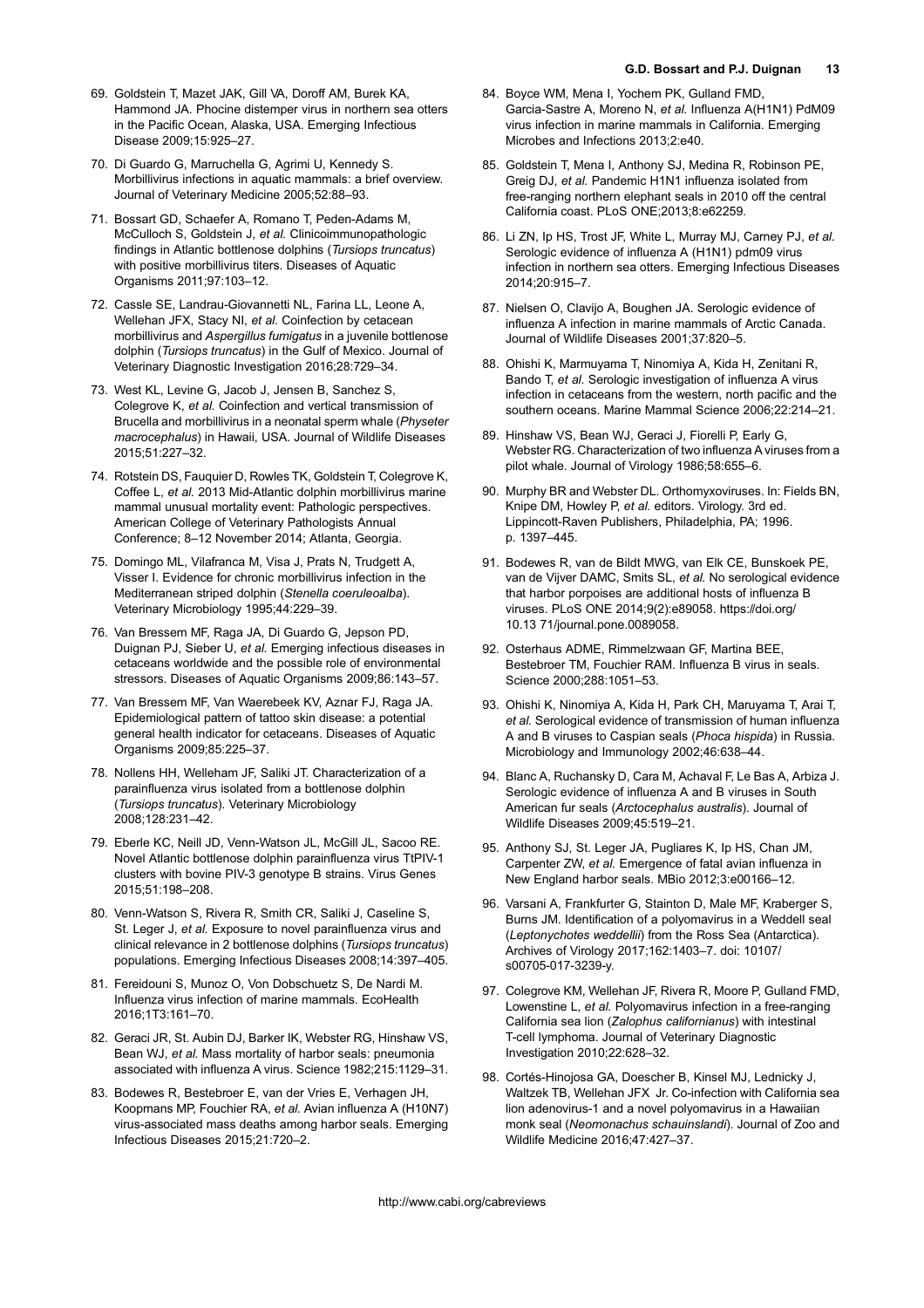- <span id="page-13-0"></span>99. Anthony SJ, St. Leger JA, Navarette-Macias I, Nilson E, Leon-Sanchez M, Liang E, et al. Identification of a novel cetacean polyomavirus from a common dolphin (Delphinus delphis) with tracheobronchitis. PLoS ONE 2013;8:e68239.
- 100. Siqueira JD, Ng T, Miller M, Li L, Deng X, Dodd E, et al. Endemic infection of stranded Southern sea otters (Enhydra lutris nereis) with novel parvovirus, polyomavirus and adenovirus. Journal of Wildlife Diseases 2016;53(3):532–42.
- 101. Duncan C, Goldstein T, Hearne C, Gelatt T, Sprakerr T. Novel polyomavirus infection in the placenta of a northern fur seal (Callorhinus ursinus) on the Pribilof Islands, Alaska, USA. Journal of Wildlife Diseases 2013;49:163–67.
- 102. Wellehan J, Rivera R, Archer L, Benham C, Muller J, Colegrove K, et al. Characterization of California sea lion polyomavirus 1: expansion of the known host range of the Polyomaviridae to Carnivora. Infection, Genetics and Evolution 2011;11:987–96.
- 103. Schaefer AM, Reif JS, Goldstein JD, Ryan CN, Fair PA, Bossart GD. Serological evidence of exposure to selected pathogens in free-ranging Atlantic bottlenose dolphins (Tursiops truncatus) from the Indian River Lagoon, Florida and Charleston, South Carolina. Aquatic Mammals 2009;35:163–70.
- 104. St. Leger JA, Wu G, Anderson M, Dalton L, Nilson E, Wang D. West Nile virus infection in killer whale, Texas, USA, 2007. Emerging Infectious Diseases 2011;17:1531–33.
- 105. Day JF, Stark LM, Zhang J, Ramsey AM, Scott TW. Antibodies to arthropod-borne encephalitis viruses in small mammals from southern Florida. Journal of Wildlife Diseases 1996;32:431–36.
- 106. Yang C, Wang L, Shen H, Zheng Y, Bade SA, Gauger PC, et al. Detection and genetic characterization of porcine pegivirus in pigs in the United States. Transboundary and Emerging Diseases 2018;65:618–26.
- 107. Bossart GD, Meisner R, Varela R, Mazzoil M, McCulloch S, Kilpatrick D, et al. Pathologic findings in stranded Atlantic bottlenose dolphins (Tursiops truncatus) from the Indian River Lagoon, Florida. Florida Scientist 2003;66:226–38.
- 108. Bossart GD, Hurley W, Biedenbach G, Denny M, Borkowski R, Goricki C, et al. Pathologic findings in stranded cetaceans from northeastern Florida. Florida Scientist 2013;76:36–50.
- 109. Davison AJ, Nielsen O, Subramaniam K, Jacob JM, Romero CH, Burek-Huntington KA, et al. Genome sequence of an alphaherpesvirus from a beluga whale (Delphinapterus leucas). Genome Announcements 2017;5:e01100–17.
- 110. Davison AJ, Subramaniam K, Kerr K, Jacob JM, Landrau-Giovannetti NL, Walsh MT, et al. Genome sequence of a gammaherpesvirus from a common bottlenose dolphin (Tursiops truncatus). Genome Announcements 2017;5: e00777–17.
- 111. Maness TD, Nollens HH, Jensen ED, Goldstein T, LaMere S, Childress A, et al. Phylogenetic analysis of marine mammal herpesviruses. Veterinary Microbiology 2011;149:23–9.
- 112. van Beurden SJ, Ijsseldijk LL, Ordonez SR, Forster C, de Vrieze G, Grone A, et al. Identification of a novel gammaherpes virus associated with (muco)cutaneous lesions in a harbor porpoise. Archives of Virology 2015;160:3115–20.
- 113. Osterhaus ADME, Yang H, Spijkers HE, Groen J, Teppema JS, Van Steenis G. The isolation and partial characterization of a highly pathogenic herpesvirus from the harbor seal (Phoca vitulina). Archives of Virology 1985;86:239–51.
- 114. Kennedy S, Lindstedt IJ, McAliskey MM, McConnell S A, McCullough SJ. Herpesviral encephalitis in a harbor porpoise (Phocoena phocoena). Journal of Zoo and Wildlife Medicine 1992;21:374–79.
- 115. Gulland FMD, Lowenstine LJ, Lapointe JM, Spraker T, King DP. Herpesvirus infection in stranded harbor seals of coastal California. Journal of Wildlife Diseases 1997;33:450–58.
- 116. van Elk C, van de Bildt MW, van Run P, de Jong A, Getu S, Verjans G, et al. Central nervous system disease and genital disease in harbor porpoises (Phocoena phocoena) are associated with different herpesviruses. Veterinary Research 2016;47:28. doi: 10.1186/s13567-016-0310-8.
- 117. Martina BE, Jensen TH, van de Bildt MW, Harder TC, Osterhaus ADME. Variations in the severity of phocid herpesvirus type 1 infections with age in grey seals and harbour seals. The Veterinary Record 2002;150:572–75.
- 118. Blanchard TW, Santiago NT, Lipscomb TP, Garber RL, McFee WE, Knowles S. Two novel alphaherpesviruses associated with fatal disseminated infections in Atlantic bottlenose dolphins. Journal of Wildlife Diseases 2001;37:297–305.
- 119. Smolarek-Benson KA, Manire CA, Ewing RY, Saliki JT, Townsend FI, Ehlers B, et al. Identification of novel alpha- and gammaherpesviruses from cutaneous and mucosal lesions of dolphins and whales. Journal of Virological Methods 2006;136:261–66.
- 120. Bellehumeur C, Lair S, Romero CH, Provost C, Nielsen O, Gagnon CA. Identification of a novel herpesvirus associated with a penile proliferative lesion in a beluga (Delphinapterus leucas). Journal of Wildlife Diseases 2015;51:244–49.
- 121. Manire CA, Smolarek KA, Romero CH, Kinsel MJ, Clauss TM, Byrd L. Proliferative dermatitis associated with a novel alphaherpesvirus in an Atlantic bottlenose dolphin (Tursiops truncatus). Journal of Zoo and Wildlife Medicine 2006;37:174–81.
- 122. Sierra E, Sánchez S, Saliki JT, Blas-Machado U, Arbelo M, Zucca D, et al. Retrospective study of etiologic agents associated with nonsuppurative meningoencephalitis in stranded cetaceans in the Canary Islands. Journal of Clinical Microbiology 2014;52:2390–7.
- 123. Arbelo M, Belliere EN, Sierra E, Sacchinni S, Esperon F, Andrada M, et al. Herpes virus infection associated with interstitial nephritis in a beaked whale (Mesoplodon densirostris). BMC Veterinary Research 2012;8:243.
- 124. Kennedy-Stoskopf S, Stoskopf MK, Eckhaus MA, Strandberg JD. Isolation of a retrovirus and a herpesvirus from a captive California sea lion. Journal of Wildlife Diseases 1986;22:156–64.
- 125. Harder TC, Harder M, Vos H, Kulonen K, Kennedy-Stoskopf S, Liess B, et al. Characterization of phocid herpesvirus-1 and −2 as putative alpha- and gammaherpesviruses of North American and European pinnipeds. Journal of General Virology 1996;77:27–35.
- 126. Wright EP, Waugh LF, Goldstein T, Freeman KS, Kelly TR, Wheeler EA, et al. Evaluation of viruses and their association with ocular lesions in pinnipeds in rehabilitation. Veterinary Ophthalmology 2014;18:1–12. doi: 10.1111/vop.12235.
- 127. Venn-Watson S, Benham C, Gulland FMD, Smith CR, St Leger J, Yochem P, et al. Clinical relevance of novel otarine herpesvirus-3 in California sea lions (Zalophus californianus):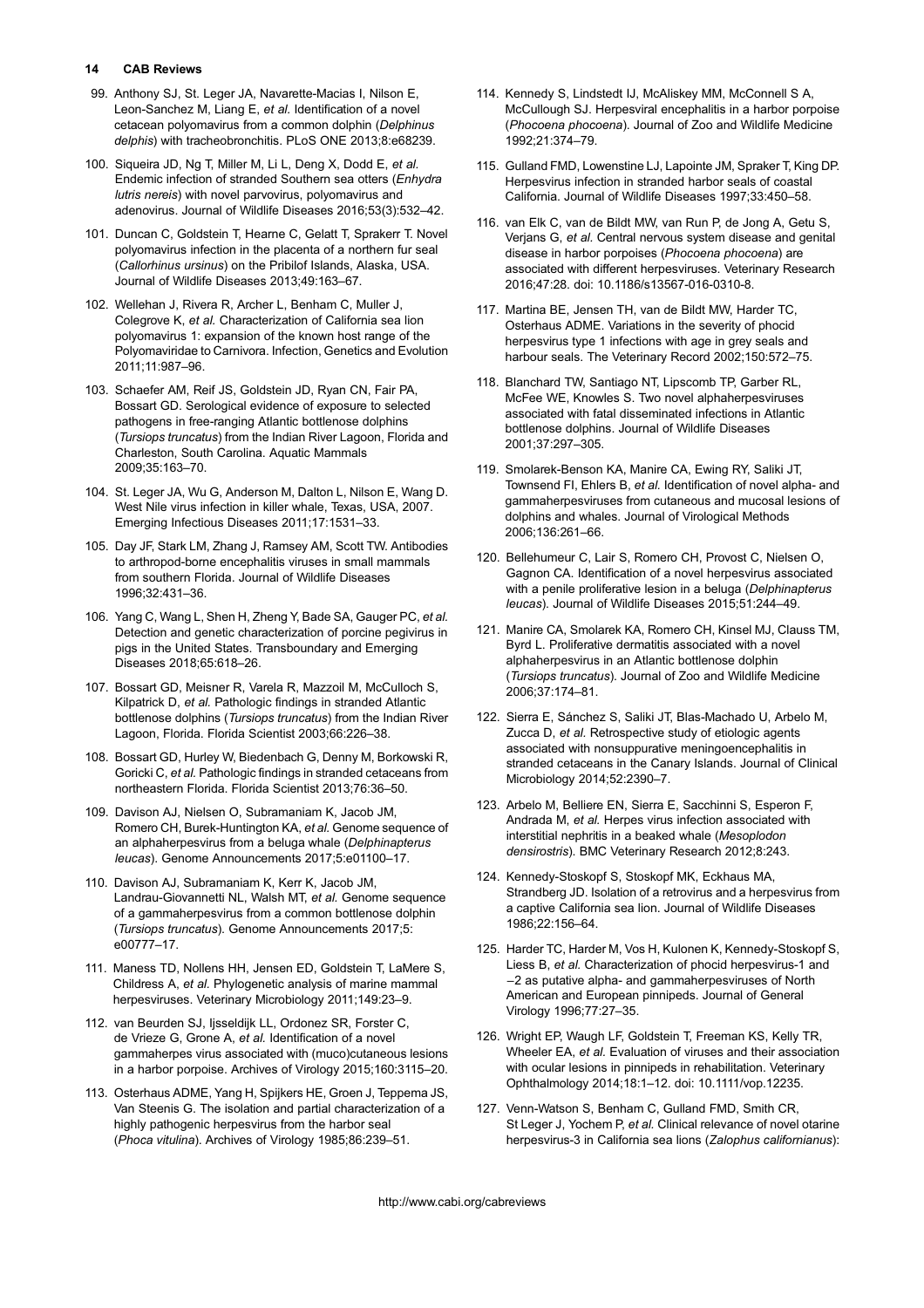<span id="page-14-0"></span>lymphoma, esophageal ulcers, and strandings. Veterinary Research 2012;43:1–15.

- 128. Goldstein T, Lowenstine L, Lipscomb T, Mazet J, Novak J, Stott J, et al. Infection with a novel gammaherpesvirus in Northern elephant seals (Mirounga angustirostris). Journal of Wildlife Diseases 2006;42:830–5.
- 129. Saliki JT, Cooper EJ, Rotstein DS, Caseltine SL, Pabst DA, McLellan WA, et al. A novel gammaherpesvirus associated with genital lesions in a Blainville's beaked whale (Mesoplodon densirostris). Journal of Wildlife Diseases 2006;42:142–48. doi: 42/1/142.
- 130. King DP, Hure MC, Goldstein T, Aldridge BM, Gulland FMD, Salili JT, et al. Otarine herpesvirus-1: a novel gammaherpesvirus associated with urogenital carcinoma in California sea lions (Zalophus californianus). Veterinary Microbiology 2002;86:131–37.
- 131. Buckles EL, Lowenstine LJ, Funke C, Vittore RK, Wong HN, St. Leger JA, et al. Otarine herpesvirus-1, not papillomavirus, is associated with endemic tumours in California sea lions (Zalophus californianus). Journal of Comparative Pathology 2006;135:183–9.
- 132. Buckles EL, Lowenstine LJ, Delong RL, Melin SR, Vittore RK, Wong HN, et al. Age prevalence of otarine herpesvirus-1, a tumor-associated virus, and possibility of its sexual transmission in California sea lions. Veterinary Microbiology 2007;120:1–8.
- 133. Browning HM, Gulland FMD, Hammond JA, Colgrove KM, Hall A. Common cancer in a wild animal: the California seal lion (Zalophus californianus) as an emerging model for carcinogenesis. Philosophical Transactions of the Royal Society B 2015;370:20140228. [http://dx.doi.org/10.1098/](http://dx.doi.org/10.1098/rstb.2014.0228) [rstb.2014.0228](http://dx.doi.org/10.1098/rstb.2014.0228).
- 134. Deming A, Colgrove K, Duignan PJ, Hall A, Wellehan J, Gulland FMD. Prevalence of cancer in stranded California sea lions (Zalophus californianus) from 2005–2015. Journal of Wildlife Diseases 2018;54:581–6. doi: 107589/ 2017-08-208.
- 135. Damania B. Oncogenic gamma-herpesviruses: comparison of viral proteins involved in tumorigenesis. National Review Microbiology 2004;2:656–68.
- 136. Monini P, de Lellis L, Fabris M, Rigolin F, Cassai E. Kaposi's sarcoma-associated herpesvirus DNA sequences in prostate tissue and human semen. New England Journal of Medicine 1996;334:1168–72.
- 137. Tryland N, Klein J, Nordøy ES, Blix AS. Isolation and partials characterization of a parapoxvirus isolated from a skin lesion of a Weddell seal. Viral Research 2005;108:83–7.
- 138. Van Bressem MF, Raga JA. Viruses of cetaceans. In: Hurst C, editor. Studies in Viral Ecology, Vol. 2, Animal Host Systems. Wiley-Blackwell, Hoboken, New Jersey, USA; 2011. p. 309–32.
- 139. Geraci JR, Hicks BD, St Aubin DJ. Dolphin pox: a skin disease of cetaceans. Canadian Journal of Comparative Medicine 1979;43:399–404.
- 140. Van Bressem MF, Van Waerebeek K, Reyes JC, Dekegel D, Pastoret PP. Evidence of poxvirus in dusky dolphin (Lagenorhynchus obscurus) and Burmeister's porpoise (Phocoena spinipinnis) from coastal Peru. Journal of Wildlife Diseases 1993;29:109–13.
- 141. Van Bressem MF, Minton G, Collins T, Willson A, Baldwin R, Van Waerebeek K. Tattoo-like skin disease in the endangered subpopulation of the humpback whale,

Megaptera novaeangliae, in Oman (Cetacea: Balaenopteridae). Zoology in the Middle East 2015;61:1–8.

- 142. Blacklaws BA, Gajda AM, Tippelt S, Jepson PD, Deaville R, Van Bressem MF, et al. Molecular characterization of poxviruses associated with tattoo skin lesions in UK cetaceans. PLoS ONE 2013;8:e71734.
- 143. Friorito C, Palacios C, Golemba M, Bratanich A, Arguelles MB, Fazio A, et al. Identification, molecular and phylogenetic analysis of poxvirus in skin lesions of southern right whale. Diseases of Aquatic Organisms 2015;116:157–63.
- 144. Osterhaus ADME, Broeders HWJ, Visser IKG, Teppema JS, Kuiken T. Isolation of a parapoxvirus from pox-like lesions in grey seals. Veterinary Record 1994;135:601–2.
- 145. Nettleton PF, Munro R, Pow I, Gilray J, Gray EW, Reid HW. Isolation of a parapoxvirus from a grey seal (Halichoerus grypus). Veterinary Record 1995;137:562–4.
- 146. Muller GS, Groters S, Siebert U, Rosenberger T, Driver J, Konig M, et al. Parapoxvirus infection in harbor seals (Phoca vitulina) from the German North Sea. Veterinary Pathology 2003;40:445–54.
- 147. Bracht AJ, Brude RL, Ewing RY, Manire CA, Burek KA, Rosa C, et al. Genetic identification of novel poxviruses of cetaceans and pinnipeds. Archives of Virology 2006;151:423–38.
- 148. Nollens HH, Jacobson ER, Gulland FMD, Beusse DO, Bossart GD, Hernandez JA. Pathology and preliminary characterization of a parapoxvirus isolated from a California sea lion (Zalophus californianus). Journal of Wildlife Diseases 2006;42:23–32.
- 149. Nollens HH, Gulland FM, Jacobson ER, Herandez JA, Klein PA, Walsh MT, et al. Parapoxviruses of seals and sea lions make up a distinct sub-clade with the genus Parapoxvirus. Virology 2006;349:316–24.
- 150. Toplu N, Aydoğan A, Oguzoglu TC. Visceral leishmaniosis and parapoxvirus infection in a Mediterranean monk seal (Monachus monachus). Journal of Comparative Pathology 2007;136:283–7.
- 151. Ohno Y, Inoshima Y, Maeda Y, Ishiguro N. Molecular analysis of parapoxvirus from a spotted seal Phoca largha in Japan. Diseases of Aquatic Organisms 2011;97:11–6.
- 152. Burek KA, Beckmen K, Gelatt T, Fraser W, Bracht AJ, Smolarek KA, et al. Poxvirus infection of Steller sea lions (Eumetopias jubatus) in Alaska. Journal of Wildlife Diseases 2005;41:745–52.
- 153. Tuomi PA, Murray MJ, Garner MM, Goertz CE, Nordhausen RW, Burek-Huntington KA, et al. Novel poxvirus infection in northern and southern sea otters (Enhydra lutris kenyoni and Enhydra lutris neiris), Alaska and California, USA. Journal of Wildlife Diseases 2014;50:607–15.
- 154. Sacristan C, Catao-Dias JL, Ewbank AC, Ferreira-Machado E, Neves E, Santos-Neto EB, et al. Novel and highly sensitive SYBER Green real-time PCR for poxvirus detection in odontocete cetaceans. Journal of Virological Methods 2018;259:45–9.
- 155. Van Bressem MF, Van Waerebeek K, Raga JA. A review of virus infections of cetaceans and the potential impact of morbilliviruses, poxviruses and papillomaviruses on host population dynamics. Diseases of Aquatic Organisms 1999;38:53–65.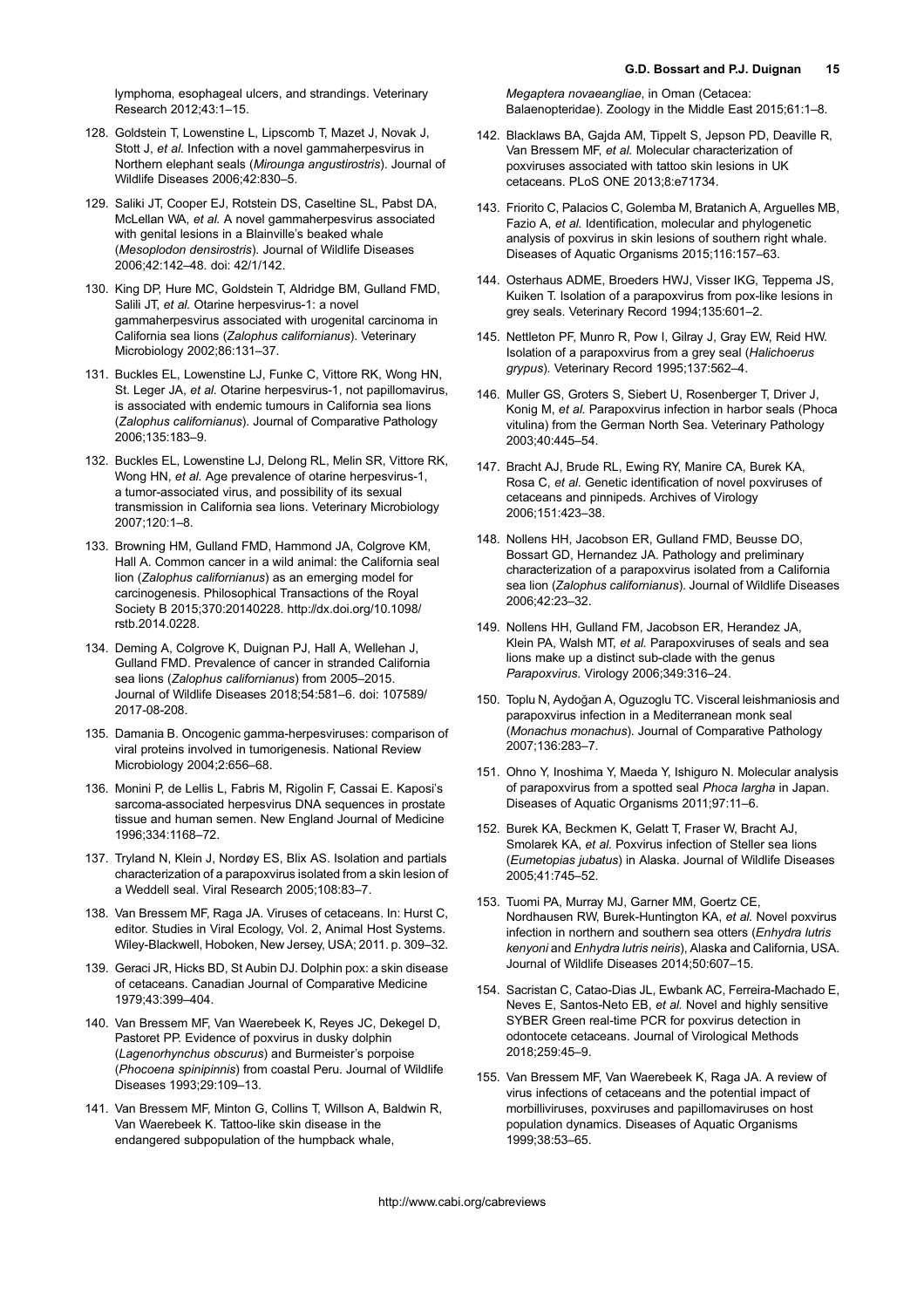- <span id="page-15-0"></span>156. Van Bressem MF, Gaspar R, Aznar FJ. Epidemiology of tattoo skin disease in bottlenose dolphins Tursiops truncatus from the Sado estuary, Portugal. Diseases Aquatic Organisms 2003;56:171–9.
- 157. Van Bressem MF, Van Waerebeek K, Duignan PJ. Sex differences in the epidemiology of tattoo skin disease in captive common bottlenose dolphins (Tursiops truncatus): are males more vulnerable than females? Journal of Applied Animal Welfare Science 2018;21:305–15.
- 158. Fury CA, Reif JS. Incidence of poxvirus-like lesions in two estuarine dolphin populations in Australia: links to flood events. Science of the Total Environment 2012;416:536–40.
- 159. Reif JS, Schaefer AM, Bossart GD. Atlantic bottlenose dolphins (Tursiops truncatus) as a sentinel for exposure to mercury in humans: closing the loop. Veterinary Sciences 2015;2:407–22.
- 160. Reif JS, Schaefer AM, Bossart GD, Fair PA. Health and environmental risk assessment project for bottlenose dolphins Tursiops truncatus from the southeastern USA. II. Environmental aspects. Diseases of Aquatic Organisms 2017;125:155–66.
- 161. Schaefer AM, Jensen E, Bossart GD, Reif JS. Hair mercury concentrations and fish consumption patterns in Florida residents. International Journal of Environmental Research and Public Health 2014;11:6709–26.
- 162. Roess AA, Levine RS, Barth L, Monroe BP, Carroll DS, Damon IK, et al. Sealpox virus in marine mammal rehabilitation facilities, North America, 2007–2009. Emerging Infectious Diseases 2011;17:2203–08.
- 163. Cortés-Hinojosa GA, Adkesson MJ, Cardenas-Alayza S, Seguel M, Paves H, Waltzek TB, et al. Adenoviral diversity and possible host jumps in a colony of South American fur seals (Arctophoca australis) and Humboldt penguins (Spheniscus humboldti). North Florida Marine Science Symposium; 16–17 January 2014; St. Augustine, Florida.
- 164. Cortés-Hinojosa GA, Gulland FM, Goldstein T, Venn-Watson S, Rivera R, Waltzek TB, et al. Phylogenomic characterization of California sea lion adenovirus-1. Infection, Genetics, and Evolution 2015;31:270–6.
- 165. Cortés-Hinojosa GA, Gulland FM, Goldstein T, Venn-Watson S, Rivera R, Archer LL, et al. Development and validation of a quantitative PCR for rapid and specific detection of California sea lion adenovirus 1 and prevalence in wild and managed populations. Journal of Veterinary Diagnostic Investigation 2017;29:193–7.
- 166. Inoshima Y, Murakami T, Ishiguro K, Hasegawa K, Kasmatsu M. An outbreak of lethal adenovirus infection among different otarid species. Veterinary Microbiology 2013;165:455–59.
- 167. Smith AW, Skilling DE, Bedirschke K, Albert TF, Barlough JE. Serology and virology of the bowhead whale (Balaena mysticetus). Journal of Wildlife Diseases 1987:23:92-8.
- 168. De Guise S, Lagace A, Beland P, Girard C, Higgins R. Non-neoplastic lesions in beluga whales (Delphinapterus leucas) and other marine mammals from the St. Lawrence Estuary. Journal of Comparative Pathology 1995;112:257–71.
- 169. Rubio-Guerri C, Garcia-Parraga E, Nieto-Pelegrin E, Melero M, Alvaro T., Valls M. Novel adenovirus detected in captive bottlenose dolphins (Tursiops truncatus) suffering from self limiting gastroenteritis. BioMed Central Veterinary Research Journal 2015;11:53.
- 170. Goldstein T, Colgrove K, Hanson M, Gulland F. Isolation of a novel adenovirus from an California sea lion Zalophus californianus. Diseases of Aquatic Organisms 2011;94:243–48.
- 171. Chiappetta CM, Cibulski SP, Lima FES, Varela APM, Amorim DB, Tavares M, et al. A molecular detection of circovirus and adenovirus in feces of fur seals (Arctocephalus spp). Ecohealth 2016;1:9 [cited 22 August 2018]. Available from: URL: [http://www.ufrgs.br/labvir/artigos/](http://www.ufrgs.br/labvir/artigos/artigo147.pdf) [artigo147.pdf](http://www.ufrgs.br/labvir/artigos/artigo147.pdf).
- 172. van Beurden SJ, Ijsseldijk LL, van de Bildt MWG, Begeman L, Wellehan JFX Jr, Waltzek TB, et al. A novel cetacean adenovirus in stranded harbour porpoises from the North Sea: detection and molecular characterization. Archives of Virology 2017;162:2035–40.
- 173. Woods LW. Adenoviral diseases. In: Williams ES, Barker IK, editors. Infectious Diseases of Wild Mammals. 3rd ed. Iowa State University Press, Ames, IA, USA; 2001. p. 202–12.
- 174. Park NM, Lee N, Kurkcure N, Cho H. Canine adenovirus type 1 infection of a Eurasian river otter (Lutra lutra). Veterinary Pathology 2007;44:536–39.
- 175. Bossart GD, Schwartz P. Acute necrotizing enteritis associated with suspected coronavirus infection in three harbor seals (Phoca vitulina). Journal of Zoo and Wildlife Medicine 1990;21:84–7.
- 176. Nollens HH, Welleham JF, Archer L, Lowenstine LJ, Gulland FM. Detection of a respiratory cornonavirus from a pneumonia epizootic in free-ranging Pacific harbor seals Phoca vitulina richardsii. Diseases of Aquatic Organisms 2010;90:113–20.
- 177. Mihindukulasuriya KA, Wu G, St. Leger J, Nordhausen RW, Wang D. Identification of a novel coronavirus from a beluga whale by using a panviral microarray. Journal of Virology 2008;82:5084–88.
- 178. Woo PCY, Lau SKP, Lam CSF, Tsang AKL, Hui SW, Fan RYY, et al. Discovery of a novel bottlenose dolphin coronavirus reveals a distinct species of marine mammal cornonavirus in Gammacoronavirus. Journal of Virology 2014;88:1318–31.
- 179. Neil JD. The complete genome sequence of the San Miguel sea lion virus-8 reveals that it not a member of the vesicular exanthema of swine virus/San Miguel sea lion virus species of the Caliciviridae. Genome Announcements 2014;2: e01286–14.
- 180. McClenahan SD, Bok K, Neill JD, Smith AW, Rhodes CR, Sosnovtsev SV, et al. A capsid gene-based real time reverse transcription assay for the detection of marine vesiviruses in the Caliciviridae. Journal of Virological Methods 2009;161:12–8.
- 181. McClenahan SD, Bok K, Sosnovtsev SV, Neill SV, Burek KA, Beckman KB, et al. Expression and self assembly of virus–like particles from two genotypes of marine vesiviruses and development of an ELISA for the detection of antibodies. Veterinary Microbiology 2010;142:184–92.
- 182. Martin-Alonso JM, Skilling DE, Gonzalez-Molleda L, del Barrio G, Machin A, Keefer NK, et al. Isolation and characterization of a new Vesivirus from rabbits. Virology 2005;337:373–83.
- 183. Li L, Shan T, Delwart E. The fecal viral flora of California sea lions. Journal of Virology 2011;85:9909–17.